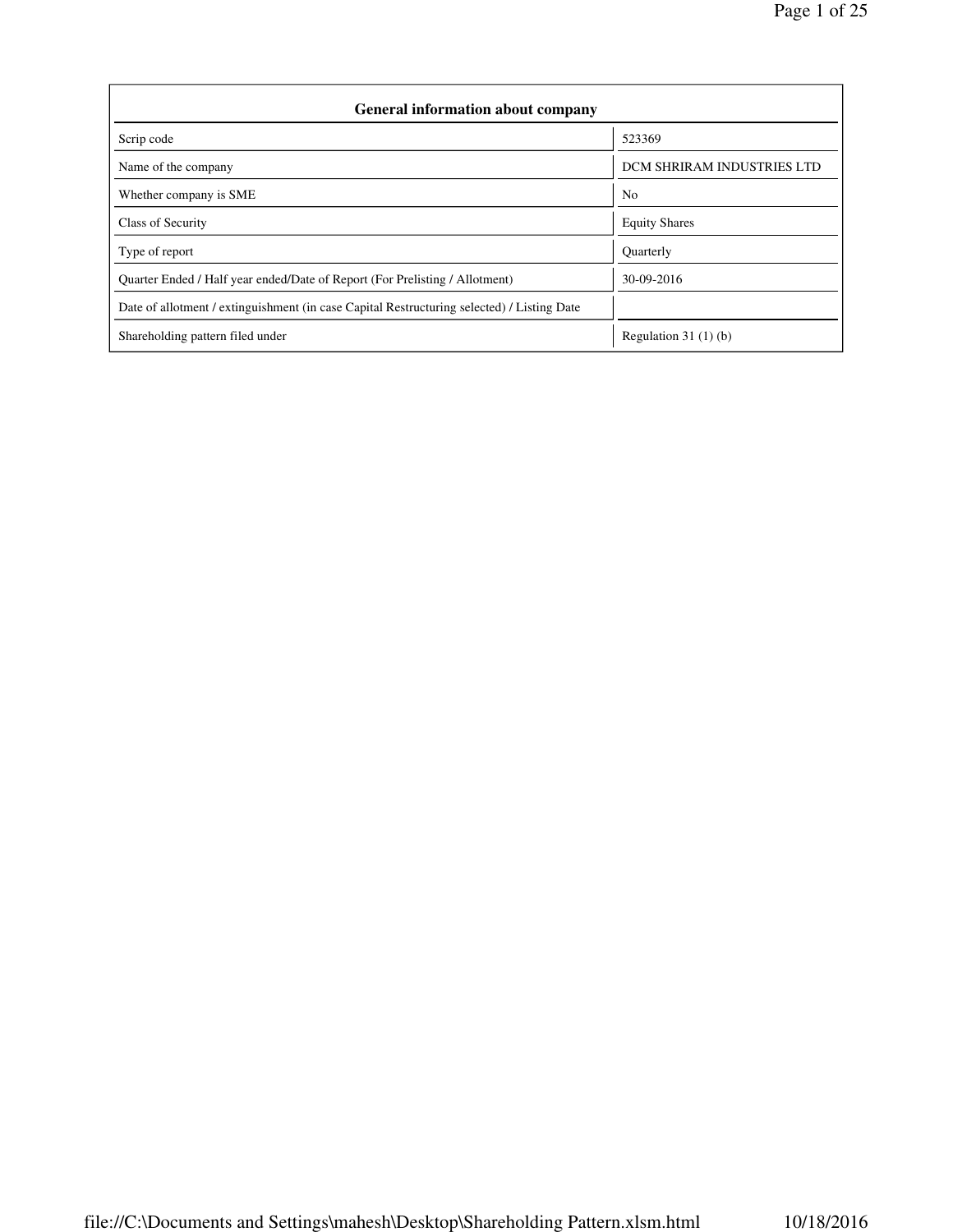| Sr. No.      | <b>Particular</b>                                                                      | Yes/No         |
|--------------|----------------------------------------------------------------------------------------|----------------|
|              | Whether the Listed Entity has issued any partly paid up shares?                        | N <sub>o</sub> |
|              | Whether the Listed Entity has issued any Convertible Securities?                       | N <sub>o</sub> |
|              | Whether the Listed Entity has issued any Warrants?                                     | N <sub>o</sub> |
|              | Whether the Listed Entity has any shares against which depository receipts are issued? | N <sub>o</sub> |
|              | Whether the Listed Entity has any shares in locked-in?                                 | Yes            |
| <sub>t</sub> | Whether any shares held by promoters are pledge or otherwise encumbered?               | N <sub>o</sub> |
|              | Whether company has equity shares with differential voting rights?                     | N <sub>0</sub> |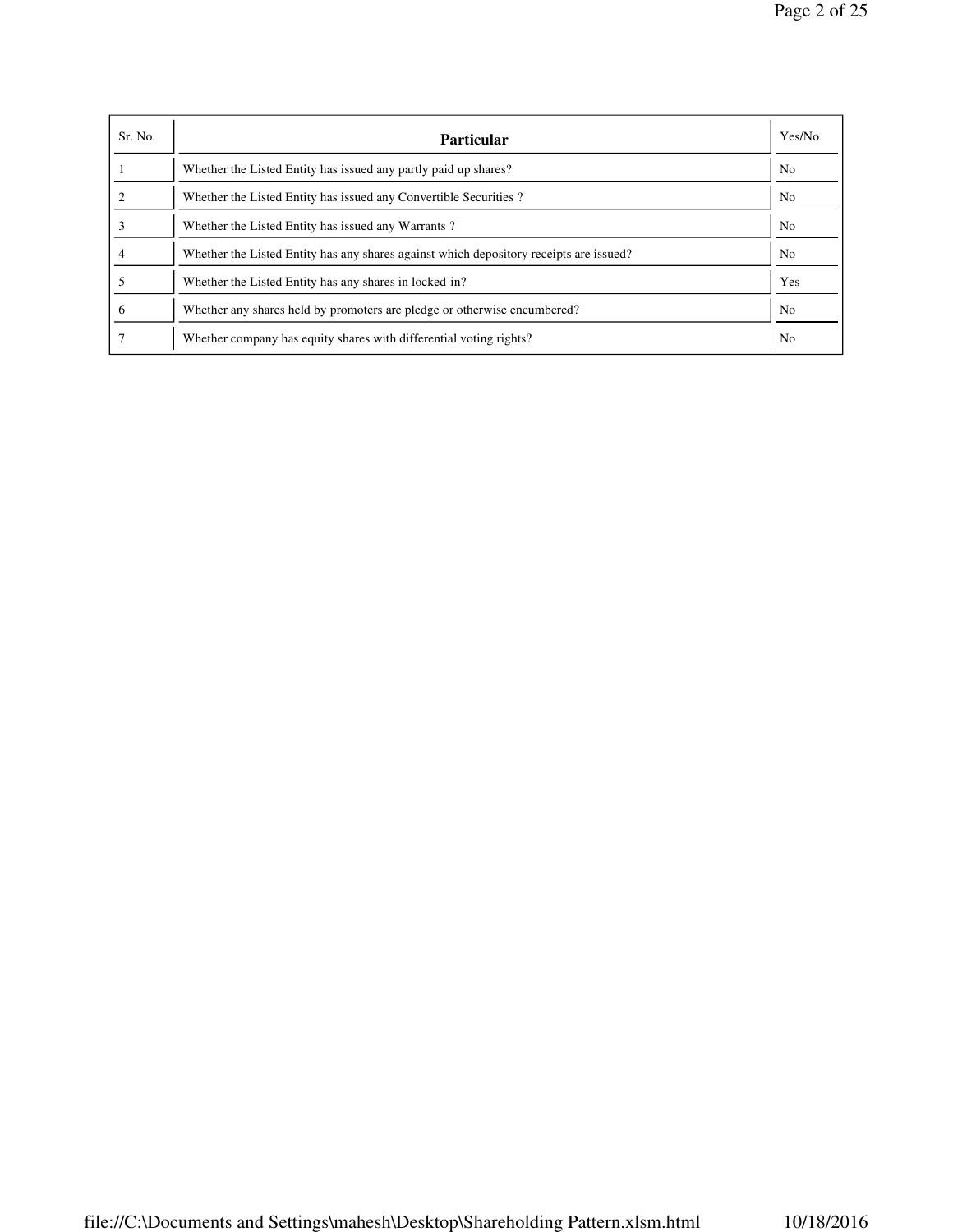|                 |                                           |                         |                         |                                 |                                    |                             | <b>Table I - Summary Statement holding of specified securities</b> |                           |               |                                      |                                   |
|-----------------|-------------------------------------------|-------------------------|-------------------------|---------------------------------|------------------------------------|-----------------------------|--------------------------------------------------------------------|---------------------------|---------------|--------------------------------------|-----------------------------------|
|                 |                                           |                         | No. of                  | No.<br>Of                       | No. Of                             | Total nos.                  | Shareholding<br>as a $%$ of<br>total no. of                        | class of securities (IX)  |               | Number of Voting Rights held in each |                                   |
| Category<br>(I) | Category<br>of<br>shareholder             | Nos. Of<br>shareholders | fully paid<br>up equity | Partly<br>paid-<br>up           | shares<br>underlying<br>Depository | shares<br>held<br>$(VII) =$ | shares<br>(calculated<br>as per                                    | No of Voting (XIV) Rights |               |                                      |                                   |
|                 | (II)                                      | (III)                   | shares<br>held $(IV)$   | equity<br>shares<br>held<br>(V) | Receipts<br>(VI)                   | $(IV)+(V)$<br>$+ (VI)$      | SCRR.<br>1957) (VIII)<br>As a $%$ of<br>$(A+B+C2)$                 | Class eg:<br>X            | Class<br>eg:y | Total                                | Total as<br>$a\%$ of<br>$(A+B+C)$ |
| (A)             | Promoter<br>&<br>Promoter<br>Group        | 23                      | 7745383                 |                                 |                                    | 7745383                     | 44.52                                                              | 7745383                   |               | 7745383                              | 44.52                             |
| (B)             | Public                                    | 78724                   | 9653054                 |                                 |                                    | 9653054                     | 55.48                                                              | 9653054                   |               | 9653054                              | 55.48                             |
| (C)             | Non<br>Promoter-<br>Non Public            |                         |                         |                                 |                                    |                             |                                                                    |                           |               |                                      |                                   |
| (C1)            | <b>Shares</b><br>underlying<br><b>DRs</b> |                         |                         |                                 |                                    |                             |                                                                    |                           |               |                                      |                                   |
| (C2)            | Shares held<br>by<br>Employee<br>Trusts   |                         |                         |                                 |                                    |                             |                                                                    |                           |               |                                      |                                   |
|                 | Total                                     | 78747                   | 17398437                |                                 |                                    | 17398437                    | 100                                                                | 17398437                  |               | 17398437                             | 100                               |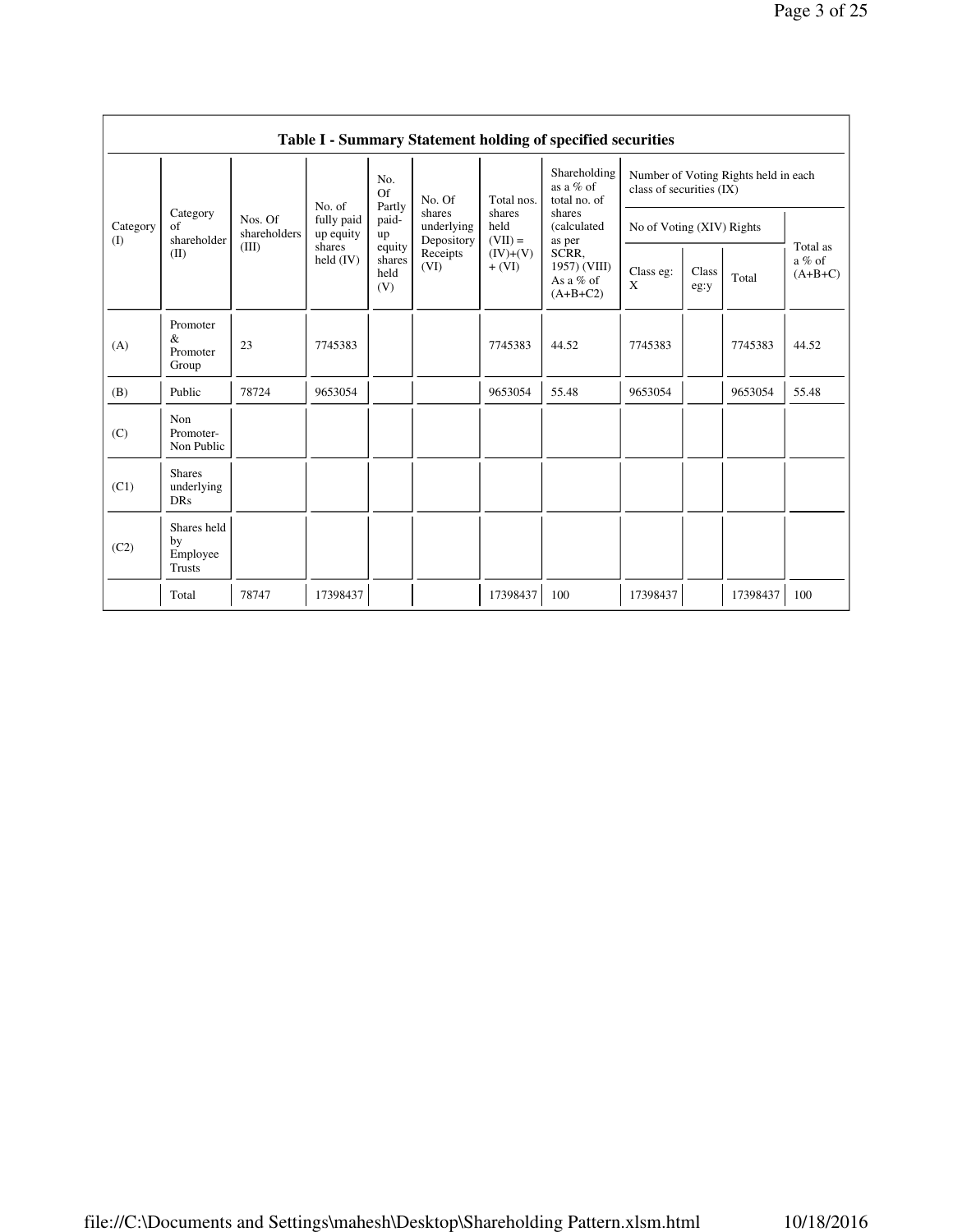|          |                                                |                                                 |                                       |                                                                | Table I - Summary Statement holding of specified securities                                     |              |                                                         |                         |                                                         |                                           |
|----------|------------------------------------------------|-------------------------------------------------|---------------------------------------|----------------------------------------------------------------|-------------------------------------------------------------------------------------------------|--------------|---------------------------------------------------------|-------------------------|---------------------------------------------------------|-------------------------------------------|
| Category | Category<br>$\sigma$ f                         | No. Of<br><b>Shares</b><br>Underlying           | No. of<br><b>Shares</b><br>Underlying | No. Of<br><b>Shares</b><br>Underlying<br>Outstanding           | Shareholding,<br>as a $%$<br>assuming full<br>conversion of<br>convertible<br>securities (as a  |              | Number of<br>Locked in<br>shares $(XII)$                | <b>Shares</b><br>(XIII) | Number of<br>pledged or<br>otherwise<br>encumbered      | Number of<br>equity shares                |
| (I)      | shareholder<br>(II)                            | Outstanding<br>convertible<br>securities<br>(X) | Outstanding<br>Warrants<br>$(X_i)$    | convertible<br>securities<br>and No. Of<br>Warrants<br>(Xi)(a) | percentage of<br>diluted share<br>capital) $(XI)$ =<br>$(VII)+(X)$ As a<br>$%$ of<br>$(A+B+C2)$ | No.<br>(a)   | As a<br>$%$ of<br>total<br><b>Shares</b><br>held<br>(b) | No.<br>(a)              | As a<br>$%$ of<br>total<br><b>Shares</b><br>held<br>(b) | held in<br>dematerialized<br>form $(XIV)$ |
| (A)      | Promoter<br>&<br>Promoter<br>Group             |                                                 |                                       |                                                                | 44.52                                                                                           | $\theta$     | $\Omega$                                                |                         |                                                         | 7745383                                   |
| (B)      | Public                                         |                                                 |                                       |                                                                | 55.48                                                                                           | $\mathbf{0}$ | $\overline{0}$                                          |                         |                                                         | 8691077                                   |
| (C)      | Non<br>Promoter-<br>Non Public                 |                                                 |                                       |                                                                |                                                                                                 |              |                                                         |                         |                                                         |                                           |
| (C1)     | <b>Shares</b><br>underlying<br><b>DRs</b>      |                                                 |                                       |                                                                |                                                                                                 |              |                                                         |                         |                                                         |                                           |
| (C2)     | Shares held<br>by<br>Employee<br><b>Trusts</b> |                                                 |                                       |                                                                |                                                                                                 |              |                                                         |                         |                                                         |                                           |
|          | Total                                          |                                                 |                                       |                                                                | 100                                                                                             | $\mathbf{0}$ | $\mathbf{0}$                                            |                         |                                                         | 16436460                                  |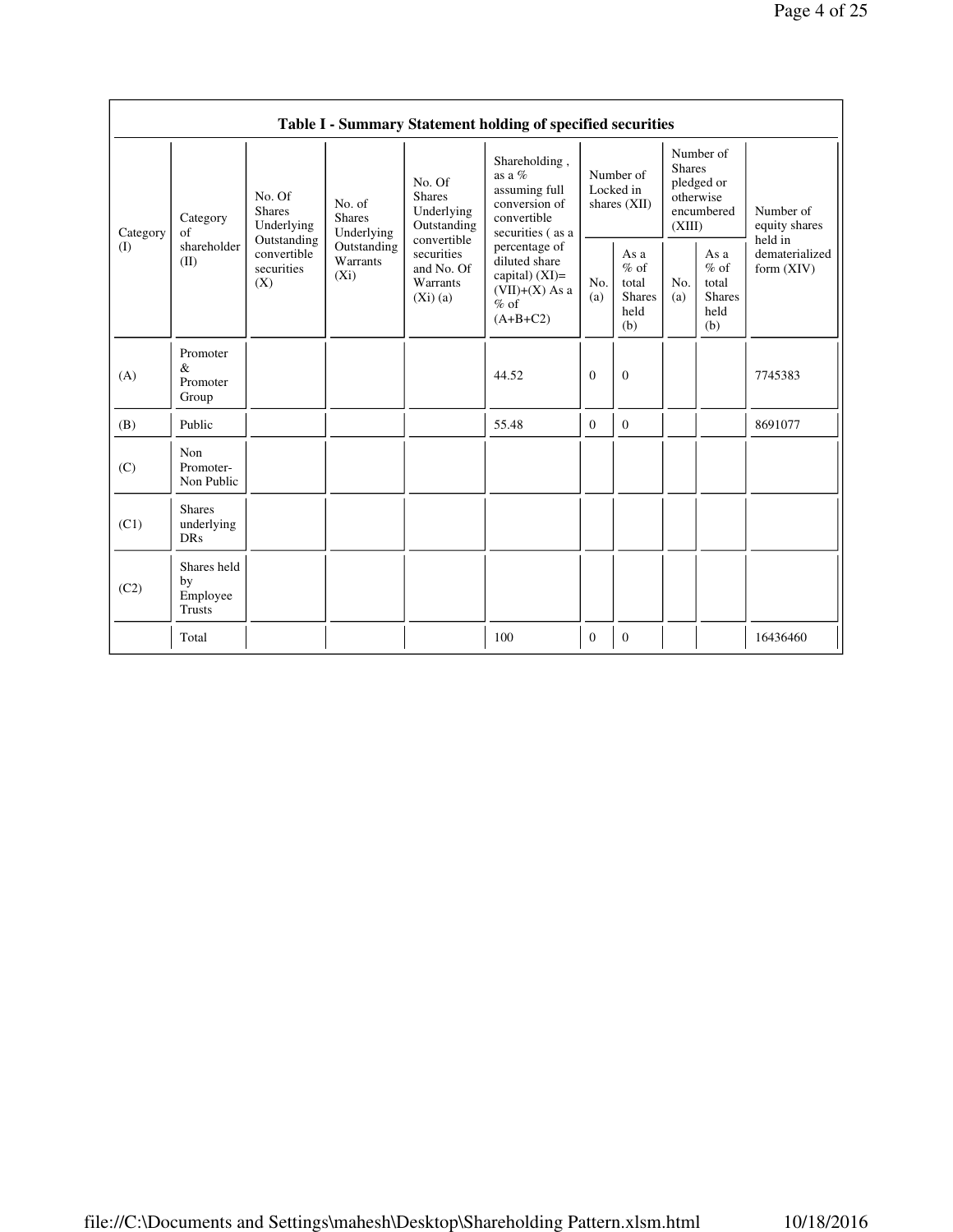|                                                                                                | Table II - Statement showing shareholding pattern of the Promoter and Promoter Group                                |                         |                         |                                 |                                    |                             |                                                  |                           |               |                                      |                                 |
|------------------------------------------------------------------------------------------------|---------------------------------------------------------------------------------------------------------------------|-------------------------|-------------------------|---------------------------------|------------------------------------|-----------------------------|--------------------------------------------------|---------------------------|---------------|--------------------------------------|---------------------------------|
|                                                                                                |                                                                                                                     |                         | No. of                  | No.<br>Of<br>Partly             | No. Of                             | Total nos.                  | Shareholding<br>as a % of<br>total no. of        | class of securities (IX)  |               | Number of Voting Rights held in each |                                 |
| Sr.                                                                                            | Category &<br>Name of the                                                                                           | Nos. Of<br>shareholders | fully paid<br>up equity | paid-<br>up                     | shares<br>underlying<br>Depository | shares<br>held<br>$(VII) =$ | shares<br>(calculated<br>as per                  | No of Voting (XIV) Rights |               |                                      | Total<br>as a %                 |
|                                                                                                | Shareholders (I)                                                                                                    | (III)                   | shares<br>held $(IV)$   | equity<br>shares<br>held<br>(V) | Receipts<br>(VI)                   | $(IV)+(V)$<br>$+ (VI)$      | SCRR,<br>1957) (VIII)<br>As a % of<br>$(A+B+C2)$ | Class eg:<br>X            | Class<br>eg:y | Total                                | of<br>Total<br>Voting<br>rights |
| A                                                                                              | Table II - Statement showing shareholding pattern of the Promoter and Promoter Group                                |                         |                         |                                 |                                    |                             |                                                  |                           |               |                                      |                                 |
| (1)                                                                                            | Indian                                                                                                              |                         |                         |                                 |                                    |                             |                                                  |                           |               |                                      |                                 |
| (a)                                                                                            | Individuals/Hindu<br>undivided Family                                                                               | 11                      | 140800                  |                                 |                                    | 140800                      | 0.81                                             | 140800                    |               | 140800                               | 0.81                            |
| (d)                                                                                            | Any Other<br>(specify)                                                                                              | 12                      | 7604583                 |                                 |                                    | 7604583                     | 43.71                                            | 7604583                   |               | 7604583                              | 43.71                           |
| Sub-Total<br>(A)(1)                                                                            |                                                                                                                     | 23                      | 7745383                 |                                 |                                    | 7745383                     | 44.52                                            | 7745383                   |               | 7745383                              | 44.52                           |
| (2)                                                                                            | Foreign                                                                                                             |                         |                         |                                 |                                    |                             |                                                  |                           |               |                                      |                                 |
| Total<br>Shareholding<br>of Promoter<br>and<br>Promoter<br>Group $(A)=$<br>$(A)(1)+(A)$<br>(2) |                                                                                                                     | 23                      | 7745383                 |                                 |                                    | 7745383                     | 44.52                                            | 7745383                   |               | 7745383                              | 44.52                           |
| $\, {\bf B}$                                                                                   | Table III - Statement showing shareholding pattern of the Public shareholder                                        |                         |                         |                                 |                                    |                             |                                                  |                           |               |                                      |                                 |
| (1)                                                                                            | Institutions                                                                                                        |                         |                         |                                 |                                    |                             |                                                  |                           |               |                                      |                                 |
| (a)                                                                                            | <b>Mutual Funds</b>                                                                                                 | 13                      | 2103                    |                                 |                                    | 2103                        | 0.01                                             | 2103                      |               | 2103                                 | 0.01                            |
| (f)                                                                                            | Financial<br>Institutions/<br><b>Banks</b>                                                                          | 37                      | 6585                    |                                 |                                    | 6585                        | 0.04                                             | 6585                      |               | 6585                                 | 0.04                            |
| (g)                                                                                            | Insurance<br>Companies                                                                                              | 1                       | 1331259                 |                                 |                                    | 1331259                     | 7.65                                             | 1331259                   |               | 1331259                              | 7.65                            |
| Sub-Total<br>(B)(1)                                                                            |                                                                                                                     | 51                      | 1339947                 |                                 |                                    | 1339947                     | 7.7                                              | 1339947                   | -1            | 1339947                              | 7.7                             |
| (3)                                                                                            | Non-institutions                                                                                                    |                         |                         |                                 |                                    |                             |                                                  |                           |               |                                      |                                 |
| (a(i))                                                                                         | Individuals -<br>i.Individual<br>shareholders<br>holding nominal<br>share capital up<br>to Rs. 2 lakhs.             | 76553                   | 2484517                 |                                 |                                    | 2484517                     | 14.28                                            | 2484517                   |               | 2484517                              | 14.28                           |
| (a(ii))                                                                                        | Individuals - ii.<br>Individual<br>shareholders<br>holding nominal<br>share capital in<br>excess of Rs. 2<br>lakhs. | $\overline{c}$          | 96252                   |                                 |                                    | 96252                       | 0.55                                             | 96252                     |               | 96252                                | 0.55                            |
| (b)                                                                                            | NBFCs registered<br>with RBI                                                                                        | $\mathbf{1}$            | 4318864                 |                                 |                                    | 4318864                     | 24.82                                            | 4318864                   |               | 4318864                              | 24.82                           |
|                                                                                                |                                                                                                                     |                         |                         |                                 |                                    |                             |                                                  |                           |               |                                      |                                 |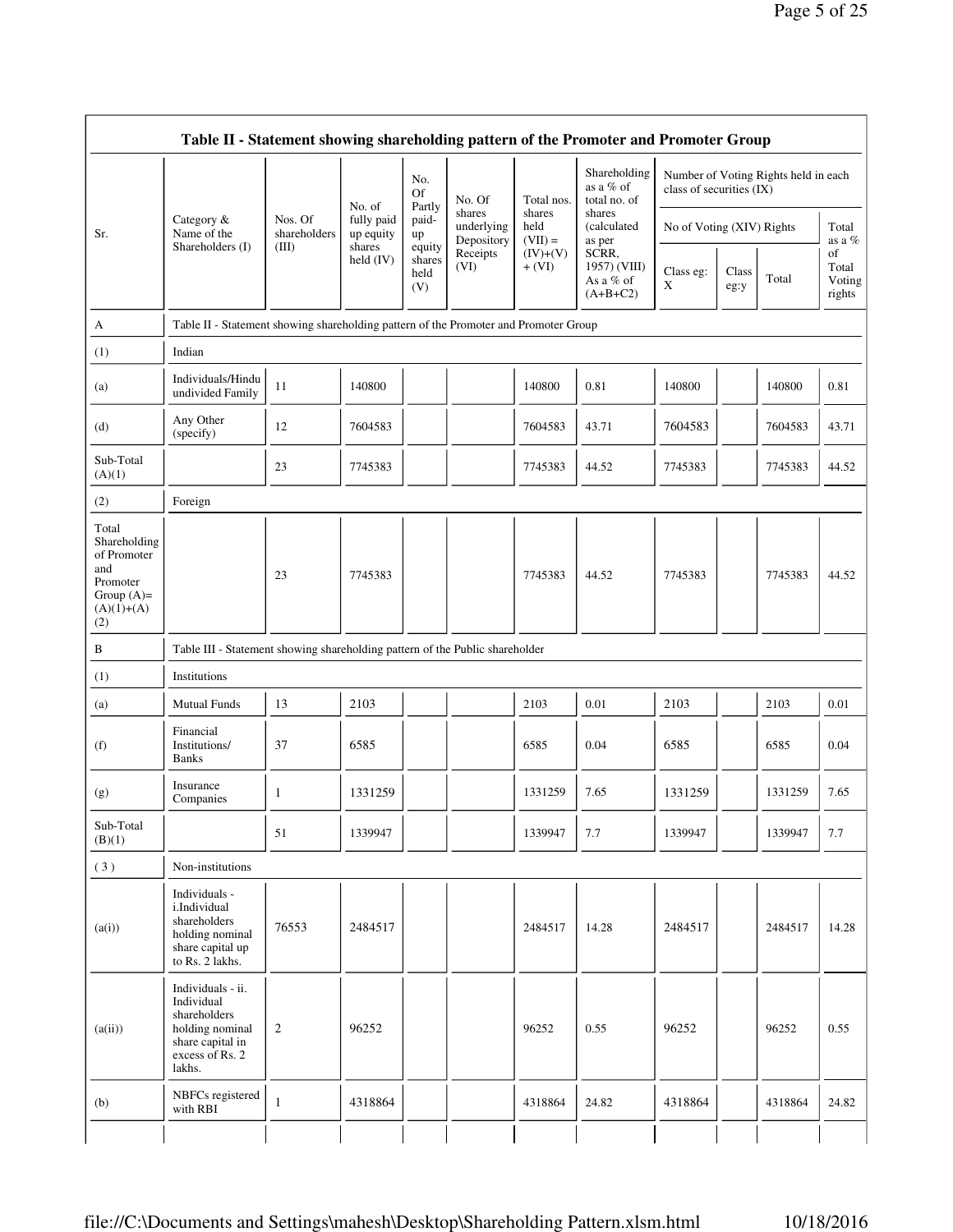| (e)                                                                         | Any Other<br>(specify)                                                                        | 2117  | 1413474  |  | 1413474  | 8.12  | 1413474  | 1413474  | 8.12  |
|-----------------------------------------------------------------------------|-----------------------------------------------------------------------------------------------|-------|----------|--|----------|-------|----------|----------|-------|
| Sub-Total<br>(B)(3)                                                         |                                                                                               | 78673 | 8313107  |  | 8313107  | 47.78 | 8313107  | 8313107  | 47.78 |
| <b>Total Public</b><br>Shareholding<br>$(B)=(B)(1)+$<br>$(B)(2)+(B)$<br>(3) |                                                                                               | 78724 | 9653054  |  | 9653054  | 55.48 | 9653054  | 9653054  | 55.48 |
| C                                                                           | Table IV - Statement showing shareholding pattern of the Non Promoter- Non Public shareholder |       |          |  |          |       |          |          |       |
| Total<br>$(A+B+C2)$                                                         |                                                                                               | 78747 | 17398437 |  | 17398437 | 100   | 17398437 | 17398437 | 100   |
| Total<br>$(A+B+C)$                                                          |                                                                                               | 78747 | 17398437 |  | 17398437 | 100   | 17398437 | 17398437 | 100   |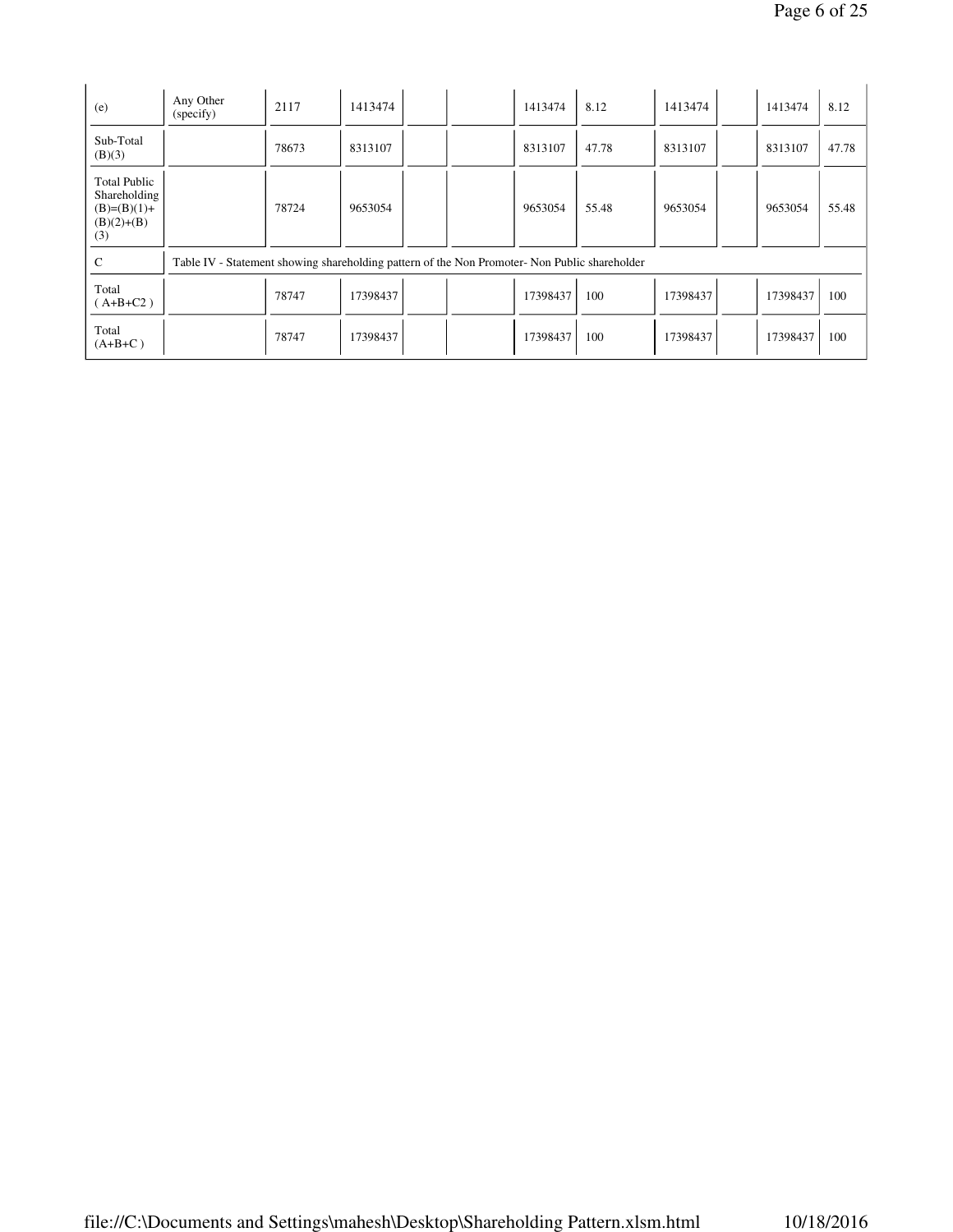|                                                                                         |                                                |                                                      |                                                                             | Table II - Statement showing shareholding pattern of the Promoter and Promoter Group          |                  |                                                    |                         |                                                    |                                       |
|-----------------------------------------------------------------------------------------|------------------------------------------------|------------------------------------------------------|-----------------------------------------------------------------------------|-----------------------------------------------------------------------------------------------|------------------|----------------------------------------------------|-------------------------|----------------------------------------------------|---------------------------------------|
| Sr.                                                                                     | No. Of<br><b>Shares</b><br>Underlying          | No. of<br><b>Shares</b><br>Underlying<br>Outstanding | No. Of Shares<br>Underlying<br>Outstanding<br>convertible<br>securities and | Shareholding, as<br>a % assuming full<br>conversion of<br>convertible<br>securities (as a     |                  | Number of<br>Locked in<br>shares (XII)             | <b>Shares</b><br>(XIII) | Number of<br>pledged or<br>otherwise<br>encumbered | Number of<br>equity shares<br>held in |
|                                                                                         | Outstanding<br>convertible<br>securities $(X)$ | Warrants<br>$(X_i)$                                  | No. Of<br>Warrants (Xi)<br>(a)                                              | percentage of<br>diluted share<br>capital) $(XI)$ =<br>(VII)+(X) As a %<br>of $(A+B+C2)$      | No.<br>(a)       | As a %<br>of total<br><b>Shares</b><br>held<br>(b) | No.<br>(a)              | As a %<br>of total<br><b>Shares</b><br>held<br>(b) | dematerialized<br>form (XIV)          |
| A                                                                                       |                                                |                                                      |                                                                             | Table II - Statement showing shareholding pattern of the Promoter and Promoter Group          |                  |                                                    |                         |                                                    |                                       |
| (1)                                                                                     | Indian                                         |                                                      |                                                                             |                                                                                               |                  |                                                    |                         |                                                    |                                       |
| (a)                                                                                     |                                                |                                                      |                                                                             | 0.81                                                                                          | $\boldsymbol{0}$ | $\boldsymbol{0}$                                   |                         |                                                    | 140800                                |
| (d)                                                                                     |                                                |                                                      |                                                                             | 43.71                                                                                         | $\boldsymbol{0}$ | $\mathbf{0}$                                       |                         |                                                    | 7604583                               |
| Sub-Total (A)<br>(1)                                                                    |                                                |                                                      |                                                                             | 44.52                                                                                         | $\boldsymbol{0}$ | $\mathbf{0}$                                       |                         |                                                    | 7745383                               |
| (2)                                                                                     | Foreign                                        |                                                      |                                                                             |                                                                                               |                  |                                                    |                         |                                                    |                                       |
| Total<br>Shareholding<br>of Promoter<br>and Promoter<br>Group $(A)=$<br>$(A)(1)+(A)(2)$ |                                                |                                                      |                                                                             | 44.52                                                                                         | $\mathbf{0}$     | $\boldsymbol{0}$                                   |                         |                                                    | 7745383                               |
| B                                                                                       |                                                |                                                      |                                                                             | Table III - Statement showing shareholding pattern of the Public shareholder                  |                  |                                                    |                         |                                                    |                                       |
| (1)                                                                                     | Institutions                                   |                                                      |                                                                             |                                                                                               |                  |                                                    |                         |                                                    |                                       |
| (a)                                                                                     |                                                |                                                      |                                                                             | 0.01                                                                                          | $\mathbf{0}$     | $\mathbf{0}$                                       |                         |                                                    | 101                                   |
| (f)                                                                                     |                                                |                                                      |                                                                             | 0.04                                                                                          | $\mathbf{0}$     | $\mathbf{0}$                                       |                         |                                                    | 1850                                  |
| (g)                                                                                     |                                                |                                                      |                                                                             | 7.65                                                                                          | $\mathbf{0}$     | $\boldsymbol{0}$                                   |                         |                                                    | 1331259                               |
| Sub-Total (B)<br>(1)                                                                    |                                                |                                                      |                                                                             | 7.7                                                                                           | $\boldsymbol{0}$ | $\boldsymbol{0}$                                   |                         |                                                    | 1333210                               |
| (3)                                                                                     | Non-institutions                               |                                                      |                                                                             |                                                                                               |                  |                                                    |                         |                                                    |                                       |
| (a(i))                                                                                  |                                                |                                                      |                                                                             | 14.28                                                                                         | $\mathbf{0}$     | $\mathbf{0}$                                       |                         |                                                    | 1572314                               |
| (a(ii))                                                                                 |                                                |                                                      |                                                                             | 0.55                                                                                          | $\mathbf{0}$     | $\mathbf{0}$                                       |                         |                                                    | 96252                                 |
| (b)                                                                                     |                                                |                                                      |                                                                             | 24.82                                                                                         | $\boldsymbol{0}$ | $\mathbf{0}$                                       |                         |                                                    | 4318864                               |
| (e)                                                                                     |                                                |                                                      |                                                                             | 8.12                                                                                          | $\boldsymbol{0}$ | $\mathbf{0}$                                       |                         |                                                    | 1370437                               |
| Sub-Total (B)<br>(3)                                                                    |                                                |                                                      |                                                                             | 47.78                                                                                         | $\boldsymbol{0}$ | $\boldsymbol{0}$                                   |                         |                                                    | 7357867                               |
| <b>Total Public</b><br>Shareholding<br>$(B)=(B)(1)+$<br>$(B)(2)+(B)(3)$                 |                                                |                                                      |                                                                             | 55.48                                                                                         | $\mathbf{0}$     | $\mathbf{0}$                                       |                         |                                                    | 8691077                               |
| C                                                                                       |                                                |                                                      |                                                                             | Table IV - Statement showing shareholding pattern of the Non Promoter- Non Public shareholder |                  |                                                    |                         |                                                    |                                       |
| Total<br>$(A+B+C2)$                                                                     |                                                |                                                      |                                                                             | 100                                                                                           | $\mathbf{0}$     | $\mathbf{0}$                                       |                         |                                                    | 16436460                              |
|                                                                                         |                                                |                                                      |                                                                             |                                                                                               |                  |                                                    |                         |                                                    |                                       |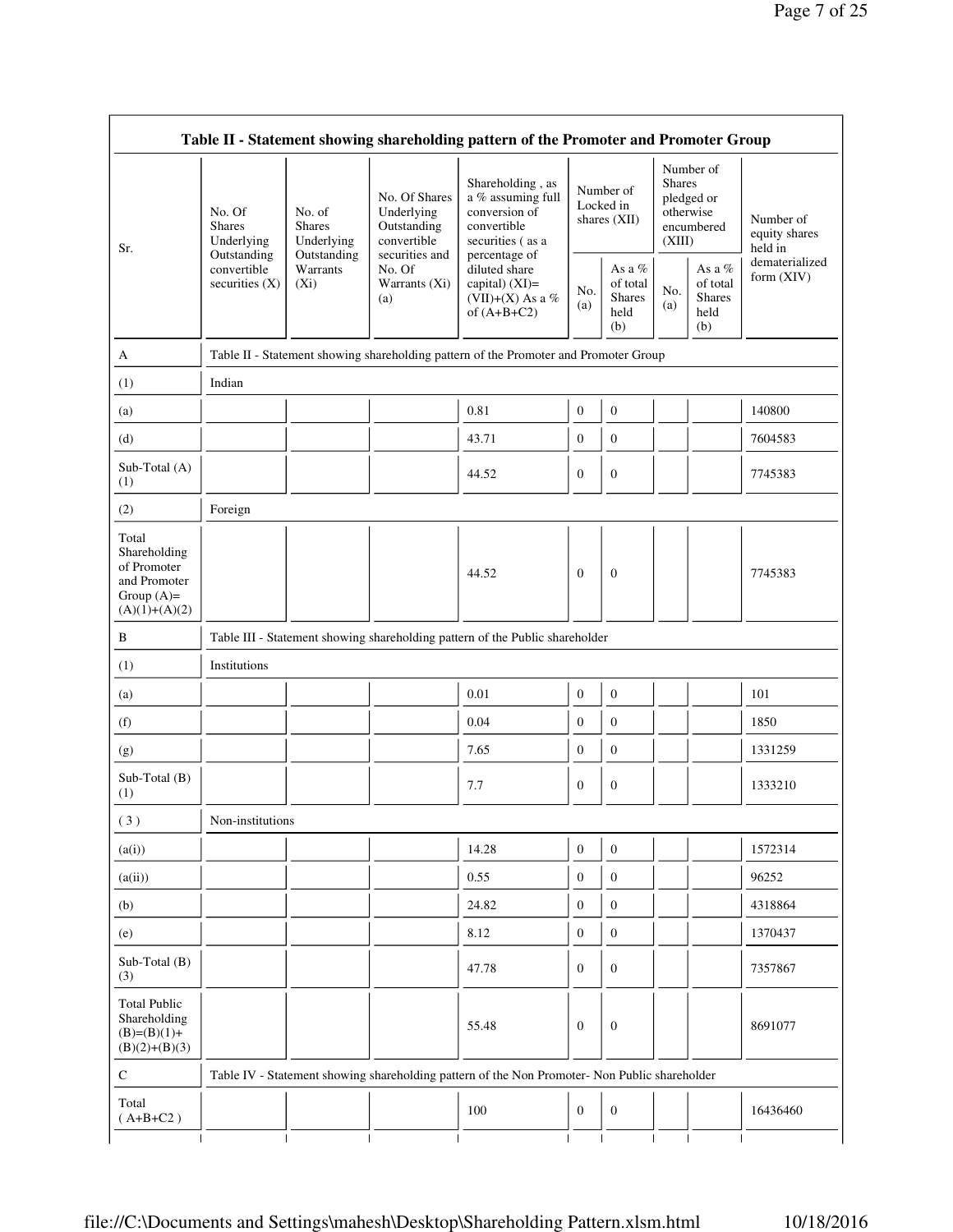| Total<br>$(A+B+C)$ |  | 100 | ◡ | v |  | 16436460<br>-- -- - - - - |
|--------------------|--|-----|---|---|--|---------------------------|
|                    |  |     |   |   |  |                           |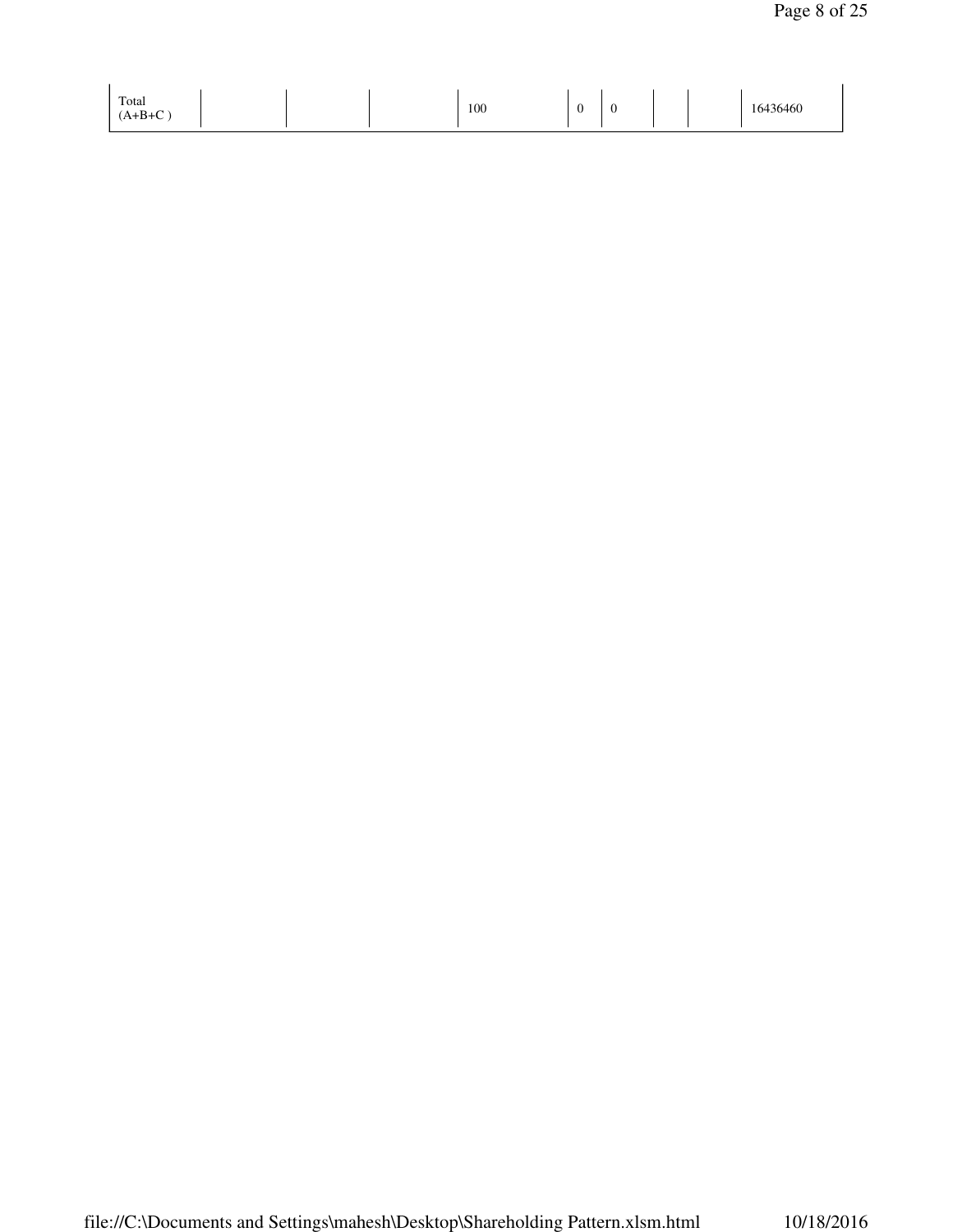| Searial No.                                                                                                                | 1                                                                       | $\mathfrak{2}$                                                | 3                 | $\overline{4}$               | 5                        | 6                                 | $\boldsymbol{7}$          |
|----------------------------------------------------------------------------------------------------------------------------|-------------------------------------------------------------------------|---------------------------------------------------------------|-------------------|------------------------------|--------------------------|-----------------------------------|---------------------------|
| Name of the<br>Shareholders (I)                                                                                            | TILAK<br>DHAR-<br><b>KARTA</b><br>(L.BANSI<br><b>DHAR</b><br>&SONS-HUF) | <b>SUMAN</b><br><b>BANSI</b><br><b>DHAR</b>                   | <b>TILAK DHAR</b> | URVASHI<br><b>TILAK DHAR</b> | KARUNA<br><b>SHRIRAM</b> | <b>MADHAV B</b><br><b>SHRIRAM</b> | ALOK B.<br><b>SHRIRAM</b> |
| PAN(II)                                                                                                                    | AAAHL0339P                                                              | AAFPD3845D                                                    | AAHPD8761A        | AAHPD8762D                   | AAIPK5135E               | ABBPS9043F                        | ABBPS9044C                |
| No. of fully<br>paid up equity<br>shares held (IV)                                                                         | 53916                                                                   | 56812                                                         | 11816             | 521                          | 4346                     | 66                                | 8536                      |
| No. Of Partly<br>paid-up equity<br>shares held $(V)$                                                                       |                                                                         |                                                               |                   |                              |                          |                                   |                           |
| No. Of shares<br>underlying<br>Depository<br>Receipts (VI)                                                                 |                                                                         |                                                               |                   |                              |                          |                                   |                           |
| Total nos.<br>shares held<br>$(VII) = (IV) +$<br>$(V)+(VI)$                                                                | 53916                                                                   | 56812                                                         | 11816             | 521                          | 4346                     | 66                                | 8536                      |
| Shareholding as<br>a % of total no.<br>of shares<br>(calculated as<br>per SCRR,<br>1957) (VIII) As<br>a % of<br>$(A+B+C2)$ | 0.31                                                                    | 0.33                                                          | 0.07              | $\overline{0}$               | 0.02                     | $\mathbf{0}$                      | 0.05                      |
|                                                                                                                            |                                                                         | Number of Voting Rights held in each class of securities (IX) |                   |                              |                          |                                   |                           |
| Class eg:X                                                                                                                 | 53916                                                                   | 56812                                                         | 11816             | 521                          | 4346                     | 66                                | 8536                      |
| Class eg:y                                                                                                                 |                                                                         |                                                               |                   |                              |                          |                                   |                           |
| Total                                                                                                                      | 53916                                                                   | 56812                                                         | 11816             | 521                          | 4346                     | 66                                | 8536                      |
| Total as a % of<br><b>Total Voting</b><br>rights                                                                           | 0.31                                                                    | 0.33                                                          | 0.07              | $\boldsymbol{0}$             | $0.02\,$                 | $\boldsymbol{0}$                  | 0.05                      |
| No. Of Shares<br>Underlying<br>Outstanding<br>convertible<br>securities (X)                                                |                                                                         |                                                               |                   |                              |                          |                                   |                           |
| No. of Shares<br>Underlying<br>Outstanding<br>Warrants (Xi)                                                                |                                                                         |                                                               |                   |                              |                          |                                   |                           |
| No. Of Shares<br>Underlying<br>Outstanding<br>convertible<br>securities and<br>No. Of<br>Warrants (Xi)                     |                                                                         |                                                               |                   |                              |                          |                                   |                           |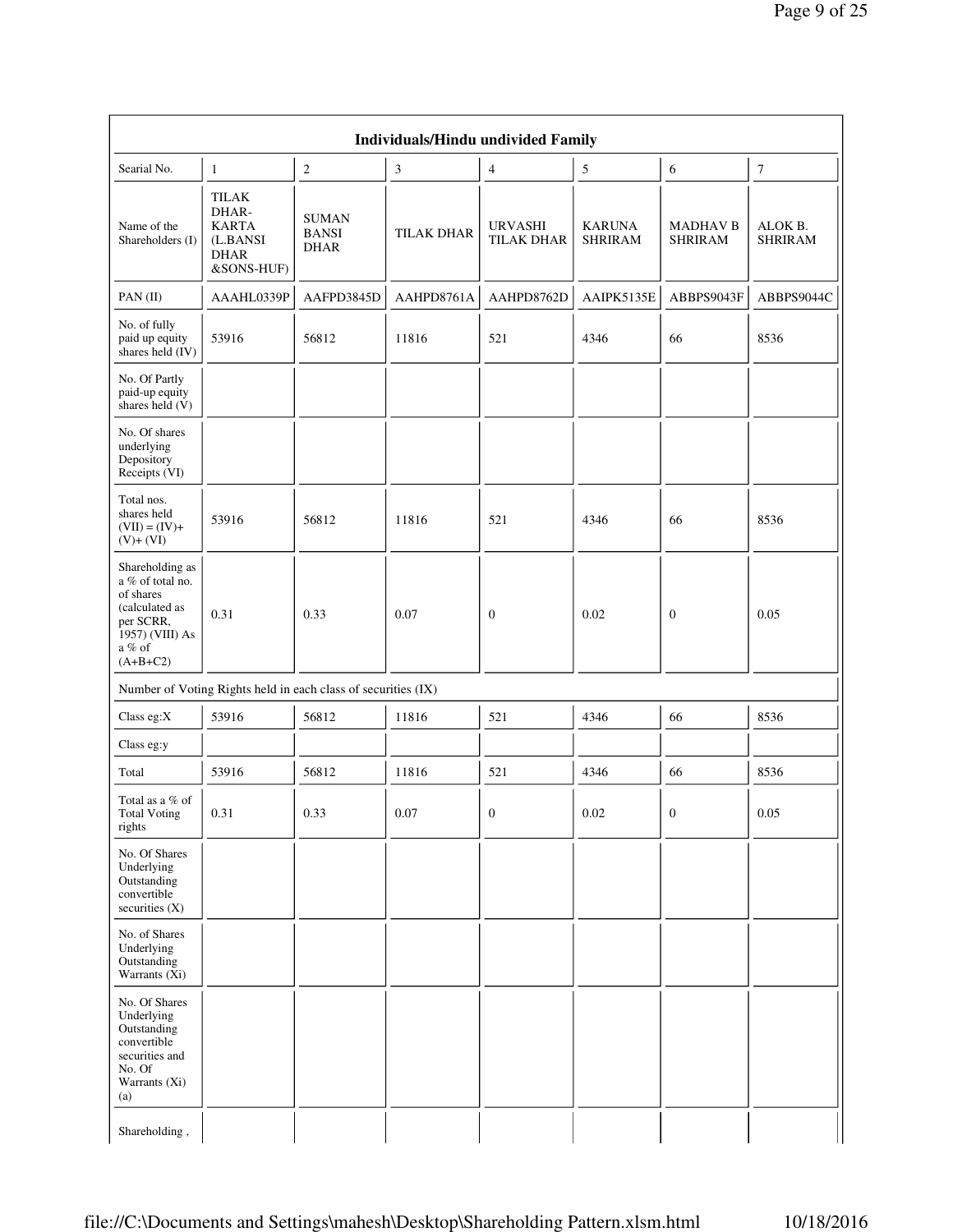| as a %<br>assuming full<br>conversion of<br>convertible<br>securities (as a<br>percentage of<br>diluted share<br>capital) $(XI)$ =<br>$(VII)+(Xi)(a)$<br>As a % of<br>$(A+B+C2)$ | 0.31                                                    | 0.33           | 0.07         | $\Omega$     | 0.02         | $\mathbf{0}$   | 0.05         |
|----------------------------------------------------------------------------------------------------------------------------------------------------------------------------------|---------------------------------------------------------|----------------|--------------|--------------|--------------|----------------|--------------|
|                                                                                                                                                                                  | Number of Locked in shares (XII)                        |                |              |              |              |                |              |
| No. $(a)$                                                                                                                                                                        | $\mathbf{0}$                                            | $\overline{0}$ | $\mathbf{0}$ | $\mathbf{0}$ | $\mathbf{0}$ | $\overline{0}$ | $\mathbf{0}$ |
| As a % of total<br>Shares held (b)                                                                                                                                               | $\overline{0}$                                          | $\mathbf{0}$   | $\mathbf{0}$ | $\mathbf{0}$ | $\mathbf{0}$ | $\mathbf{0}$   | $\mathbf{0}$ |
|                                                                                                                                                                                  | Number of Shares pledged or otherwise encumbered (XIII) |                |              |              |              |                |              |
| No. $(a)$                                                                                                                                                                        |                                                         |                |              |              |              |                |              |
| As a % of total<br>Shares held (b)                                                                                                                                               |                                                         |                |              |              |              |                |              |
| Number of<br>equity shares<br>held in<br>dematerialized<br>form (XIV)                                                                                                            | 53916                                                   | 56812          | 11816        | 521          | 4346         | 66             | 8536         |
| Reason for not providing PAN                                                                                                                                                     |                                                         |                |              |              |              |                |              |
| Reason for not<br>providing PAN                                                                                                                                                  |                                                         |                |              |              |              |                |              |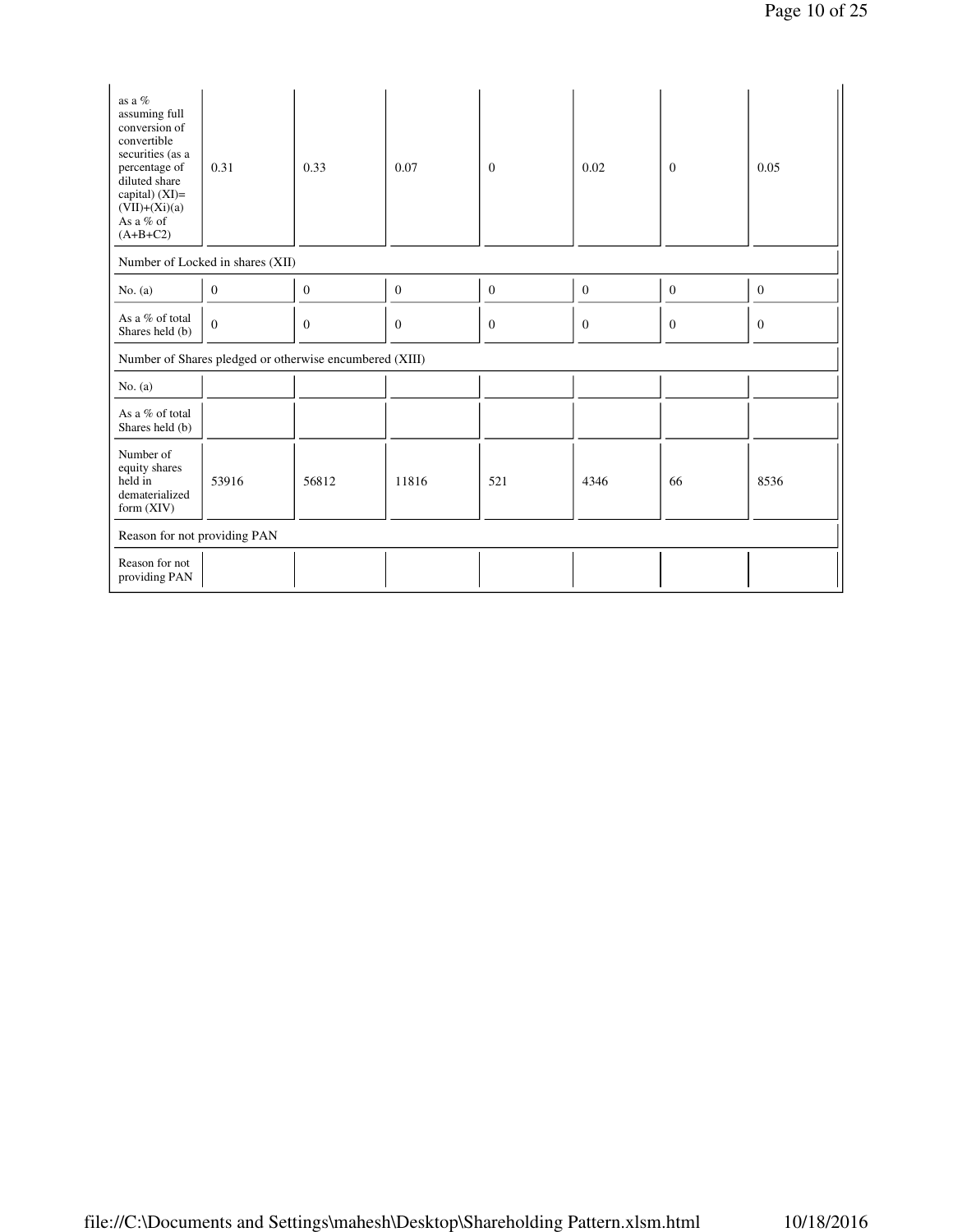| Searial No.                                                                                                                                                                                 | $\,8\,$                                                       | 9                  | 10                | 11             |                       |
|---------------------------------------------------------------------------------------------------------------------------------------------------------------------------------------------|---------------------------------------------------------------|--------------------|-------------------|----------------|-----------------------|
| Name of the<br>Shareholders (I)                                                                                                                                                             | <b>DIVYA SHRIRAM</b>                                          | <b>AKSHAY DHAR</b> | <b>ADITI DHAR</b> | KANIKA SHRIRAM | Click here to go back |
| PAN (II)                                                                                                                                                                                    | ABCPS9941B                                                    | AGNPD2509G         | AKSPD8434D        | AUZPS7320L     | Total                 |
| No. of fully paid<br>up equity shares<br>$held$ (IV)                                                                                                                                        | 87                                                            | 100                | 100               | 4500           | 140800                |
| No. Of Partly paid-<br>up equity shares<br>$\text{held}(V)$                                                                                                                                 |                                                               |                    |                   |                |                       |
| No. Of shares<br>underlying<br>Depository<br>Receipts (VI)                                                                                                                                  |                                                               |                    |                   |                |                       |
| Total nos. shares<br>held $(VII) = (IV) +$<br>$(V)+(VI)$                                                                                                                                    | 87                                                            | 100                | 100               | 4500           | 140800                |
| Shareholding as a<br>% of total no. of<br>shares (calculated<br>as per SCRR,<br>1957) (VIII) As a<br>% of $(A+B+C2)$                                                                        | $\mathbf{0}$                                                  | $\overline{0}$     | $\overline{0}$    | 0.03           | 0.81                  |
|                                                                                                                                                                                             | Number of Voting Rights held in each class of securities (IX) |                    |                   |                |                       |
| Class eg:X                                                                                                                                                                                  | 87                                                            | 100                | 100               | 4500           | 140800                |
| Class eg:y                                                                                                                                                                                  |                                                               |                    |                   |                |                       |
| Total                                                                                                                                                                                       | 87                                                            | 100                | 100               | 4500           | 140800                |
| Total as a $\%$ of<br>Total Voting rights                                                                                                                                                   | $\boldsymbol{0}$                                              | $\boldsymbol{0}$   | $\boldsymbol{0}$  | 0.03           | 0.81                  |
| No. Of Shares<br>Underlying<br>Outstanding<br>convertible<br>securities $(X)$                                                                                                               |                                                               |                    |                   |                |                       |
| No. of Shares<br>Underlying<br>Outstanding<br>Warrants (Xi)                                                                                                                                 |                                                               |                    |                   |                |                       |
| No. Of Shares<br>Underlying<br>Outstanding<br>convertible<br>securities and No.<br>Of Warrants (Xi)<br>(a)                                                                                  |                                                               |                    |                   |                |                       |
| Shareholding, as a<br>$%$ assuming full<br>conversion of<br>convertible<br>securities (as a<br>percentage of<br>diluted share<br>capital) (XI)= (VII)<br>$+(Xi)(a)$ As a % of<br>$(A+B+C2)$ | $\mathbf{0}$                                                  | $\mathbf{0}$       | $\mathbf{0}$      | 0.03           | 0.81                  |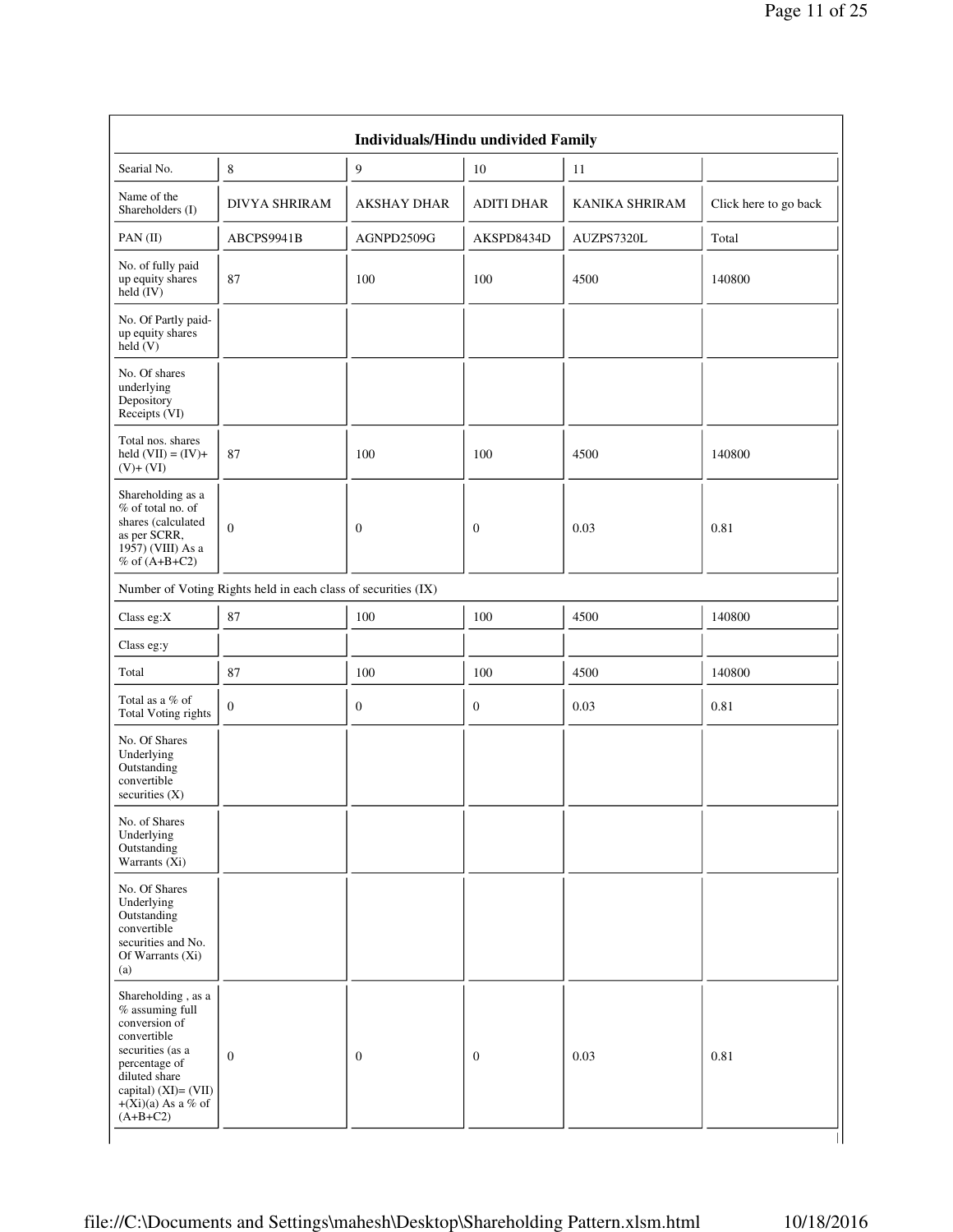| No. $(a)$                                                            | $\overline{0}$ | $\Omega$                                                | $\Omega$         | $\Omega$ | $\overline{0}$ |
|----------------------------------------------------------------------|----------------|---------------------------------------------------------|------------------|----------|----------------|
| As a % of total<br>Shares held (b)                                   | $\overline{0}$ | $\theta$                                                | $\boldsymbol{0}$ | $\theta$ | $\theta$       |
|                                                                      |                | Number of Shares pledged or otherwise encumbered (XIII) |                  |          |                |
| No. $(a)$                                                            |                |                                                         |                  |          |                |
| As a % of total<br>Shares held (b)                                   |                |                                                         |                  |          |                |
| Number of equity<br>shares held in<br>dematerialized<br>form $(XIV)$ | 87             | 100                                                     | 100              | 4500     | 140800         |
| Reason for not providing PAN                                         |                |                                                         |                  |          |                |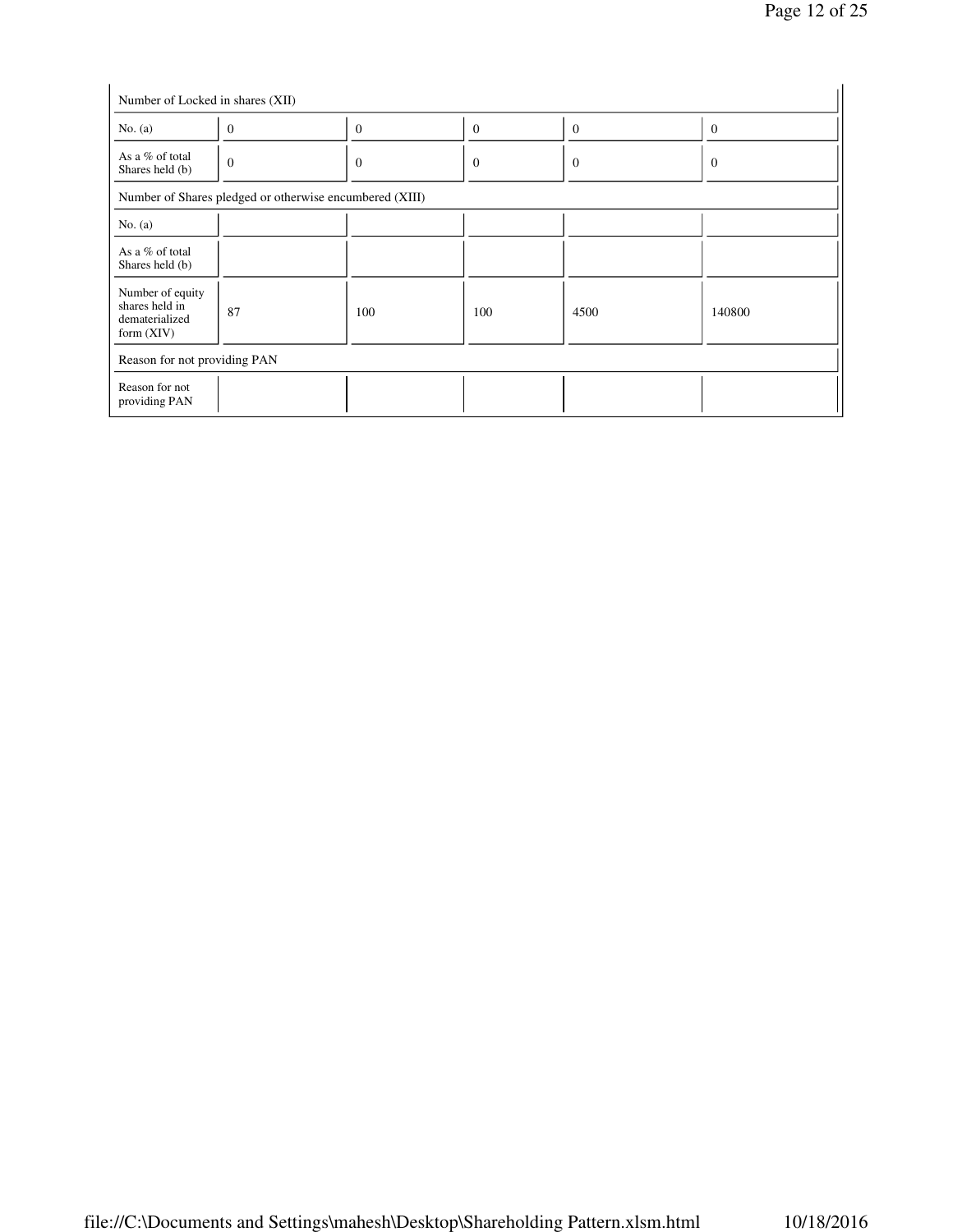| Any Other (specify)                                                                                                        |                                                               |                                                  |                                                  |                                                |                                                |                                     |                                                            |  |
|----------------------------------------------------------------------------------------------------------------------------|---------------------------------------------------------------|--------------------------------------------------|--------------------------------------------------|------------------------------------------------|------------------------------------------------|-------------------------------------|------------------------------------------------------------|--|
| Searial No.                                                                                                                | 1                                                             | $\overline{\mathbf{c}}$                          | $\mathfrak z$                                    | 4                                              | 5                                              | 6                                   | $\boldsymbol{7}$                                           |  |
| Category                                                                                                                   | <b>Bodies</b><br>Corporate                                    | <b>Bodies</b><br>Corporate                       | <b>Bodies</b><br>Corporate                       | <b>Bodies</b><br>Corporate                     | <b>Bodies</b><br>Corporate                     | <b>Bodies</b><br>Corporate          | <b>Bodies</b><br>Corporate                                 |  |
| Name of the<br>Shareholders<br>(I)                                                                                         | <b>BANTAM</b><br><b>ENTERPRISES</b><br>PVT LTD.               | <b>VERSA</b><br><b>TRADING</b><br><b>LIMITED</b> | <b>DIVINE</b><br><b>INVESTMENTS</b><br>PVT. LTD. | <b>DCM</b><br><b>HYUNDAI</b><br><b>LIMITED</b> | <b>GENTECH</b><br><b>CHEMICALS</b><br>PVT LTD. | H.R.<br><b>TRAVELS</b><br>PVT. LTD. | HI-VAC<br><b>WARES</b><br><b>PRIVATE</b><br><b>LIMITED</b> |  |
| PAN(II)                                                                                                                    | AAACB0346B                                                    | AAACD0109L                                       | AAACD0228L                                       | AAACD2712K                                     | AAACG0110C                                     | AAACH3123L                          | AAACH4278A                                                 |  |
| No. of the<br>Shareholders<br>$\rm(D)$                                                                                     | 1                                                             | 1                                                | $\mathbf{1}$                                     | $\mathbf{1}$                                   | $\mathbf{1}$                                   | $\mathbf{1}$                        | $\mathbf{1}$                                               |  |
| No. of fully<br>paid up equity<br>shares held<br>(IV)                                                                      | 1345320                                                       | 2224725                                          | 682493                                           | 4173                                           | 148506                                         | 575580                              | 715704                                                     |  |
| No. Of Partly<br>paid-up equity<br>shares held<br>(V)                                                                      |                                                               |                                                  |                                                  |                                                |                                                |                                     |                                                            |  |
| No. Of shares<br>underlying<br>Depository<br>Receipts (VI)                                                                 |                                                               |                                                  |                                                  |                                                |                                                |                                     |                                                            |  |
| Total nos.<br>shares held<br>$(VII) = (IV) +$<br>$(V)+(VI)$                                                                | 1345320                                                       | 2224725                                          | 682493                                           | 4173                                           | 148506                                         | 575580                              | 715704                                                     |  |
| Shareholding<br>as a % of total<br>no. of shares<br>(calculated as<br>per SCRR,<br>1957) (VIII)<br>As a % of<br>$(A+B+C2)$ | 7.73                                                          | 12.79                                            | 3.92                                             | 0.02                                           | 0.85                                           | 3.31                                | 4.11                                                       |  |
|                                                                                                                            | Number of Voting Rights held in each class of securities (IX) |                                                  |                                                  |                                                |                                                |                                     |                                                            |  |
| Class eg: X                                                                                                                | 1345320                                                       | 2224725                                          | $\mathbf{I}$<br>682493                           | $\mathbf{I}$<br>4173                           | $\mathbf{I}$<br>148506                         | $\overline{\phantom{a}}$<br>575580  | 715704                                                     |  |
| Class eg:y                                                                                                                 |                                                               |                                                  |                                                  |                                                |                                                |                                     |                                                            |  |
| Total                                                                                                                      | 1345320                                                       | 2224725                                          | 682493                                           | 4173                                           | 148506                                         | 575580                              | 715704                                                     |  |
| Total as a %<br>of Total<br>Voting rights                                                                                  | 7.73                                                          | 12.79                                            | 3.92                                             | 0.02                                           | 0.85                                           | 3.31                                | 4.11                                                       |  |
| No. Of Shares<br>Underlying<br>Outstanding<br>convertible<br>securities $(X)$                                              |                                                               |                                                  |                                                  |                                                |                                                |                                     |                                                            |  |
| No. of Shares<br>Underlying<br>Outstanding<br>Warrants (Xi)                                                                |                                                               |                                                  |                                                  |                                                |                                                |                                     |                                                            |  |
| No. Of Shares<br>Underlying<br>Outstanding                                                                                 |                                                               |                                                  |                                                  |                                                |                                                |                                     |                                                            |  |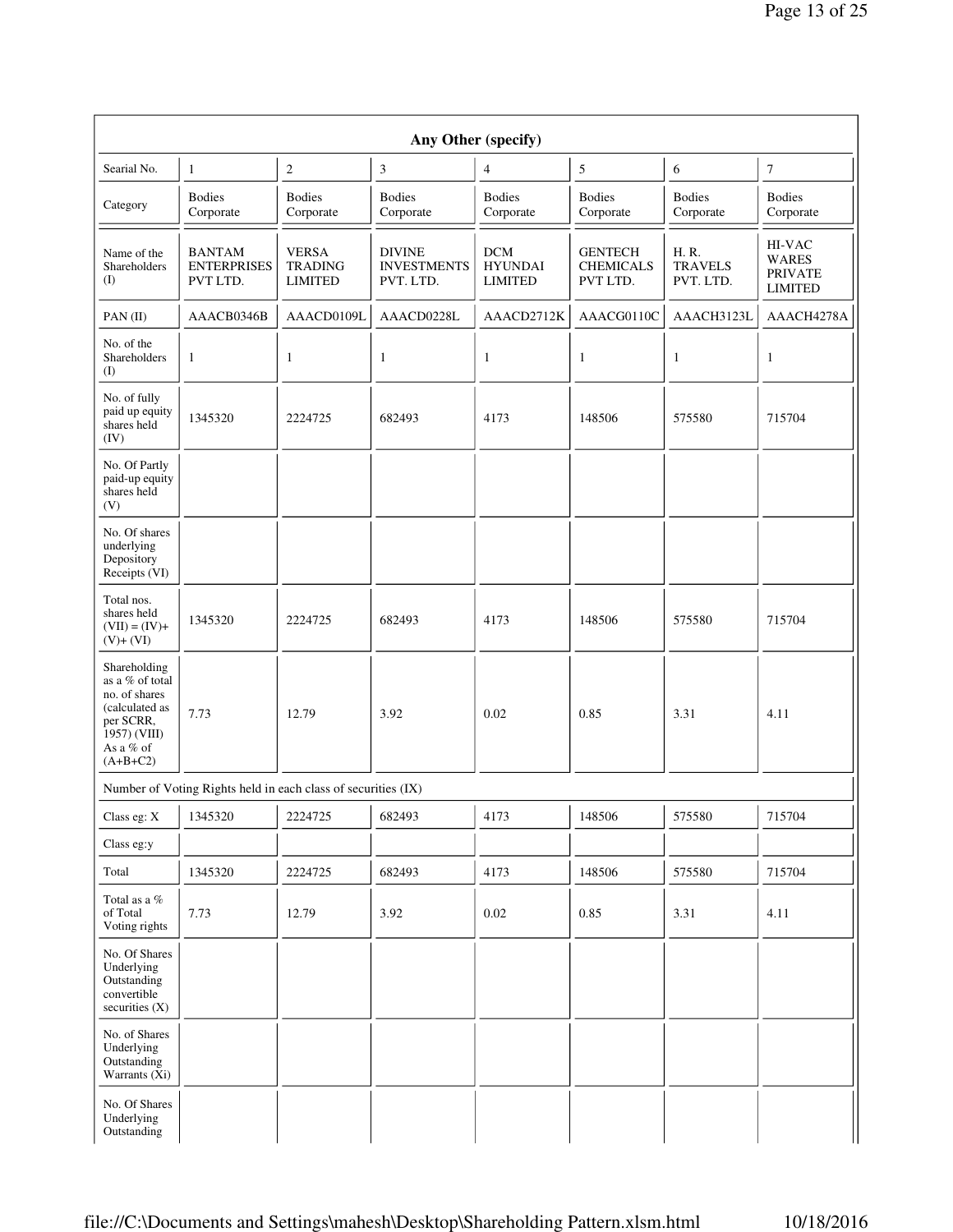| convertible<br>securities and<br>No. Of<br>Warrants (Xi)<br>(a)                                                                                                                                 |                                                         |                  |                  |                  |                  |                  |                  |
|-------------------------------------------------------------------------------------------------------------------------------------------------------------------------------------------------|---------------------------------------------------------|------------------|------------------|------------------|------------------|------------------|------------------|
| Shareholding,<br>as a $\%$<br>assuming full<br>conversion of<br>convertible<br>securities (as a<br>percentage of<br>diluted share<br>capital) (XI)=<br>$(VII)+(X)$ As<br>a $%$ of<br>$(A+B+C2)$ | 7.73                                                    | 12.79            | 3.92             | 0.02             | 0.85             | 3.31             | 4.11             |
|                                                                                                                                                                                                 | Number of Locked in shares (XII)                        |                  |                  |                  |                  |                  |                  |
| No. $(a)$                                                                                                                                                                                       | $\boldsymbol{0}$                                        | $\boldsymbol{0}$ | $\boldsymbol{0}$ | $\boldsymbol{0}$ | $\boldsymbol{0}$ | $\boldsymbol{0}$ | $\boldsymbol{0}$ |
| As a % of<br>total Shares<br>held(b)                                                                                                                                                            | $\boldsymbol{0}$                                        | $\mathbf{0}$     | $\boldsymbol{0}$ | $\boldsymbol{0}$ | $\mathbf{0}$     | $\mathbf{0}$     | $\mathbf{0}$     |
|                                                                                                                                                                                                 | Number of Shares pledged or otherwise encumbered (XIII) |                  |                  |                  |                  |                  |                  |
| No. $(a)$                                                                                                                                                                                       |                                                         |                  |                  |                  |                  |                  |                  |
| As a % of<br>total Shares<br>held(b)                                                                                                                                                            |                                                         |                  |                  |                  |                  |                  |                  |
| Number of<br>equity shares<br>held in<br>dematerialized<br>form $(XIV)$                                                                                                                         | 1345320                                                 | 2224725          | 682493           | 4173             | 148506           | 575580           | 715704           |
| Reason for<br>not providing<br>PAN                                                                                                                                                              |                                                         |                  |                  |                  |                  |                  |                  |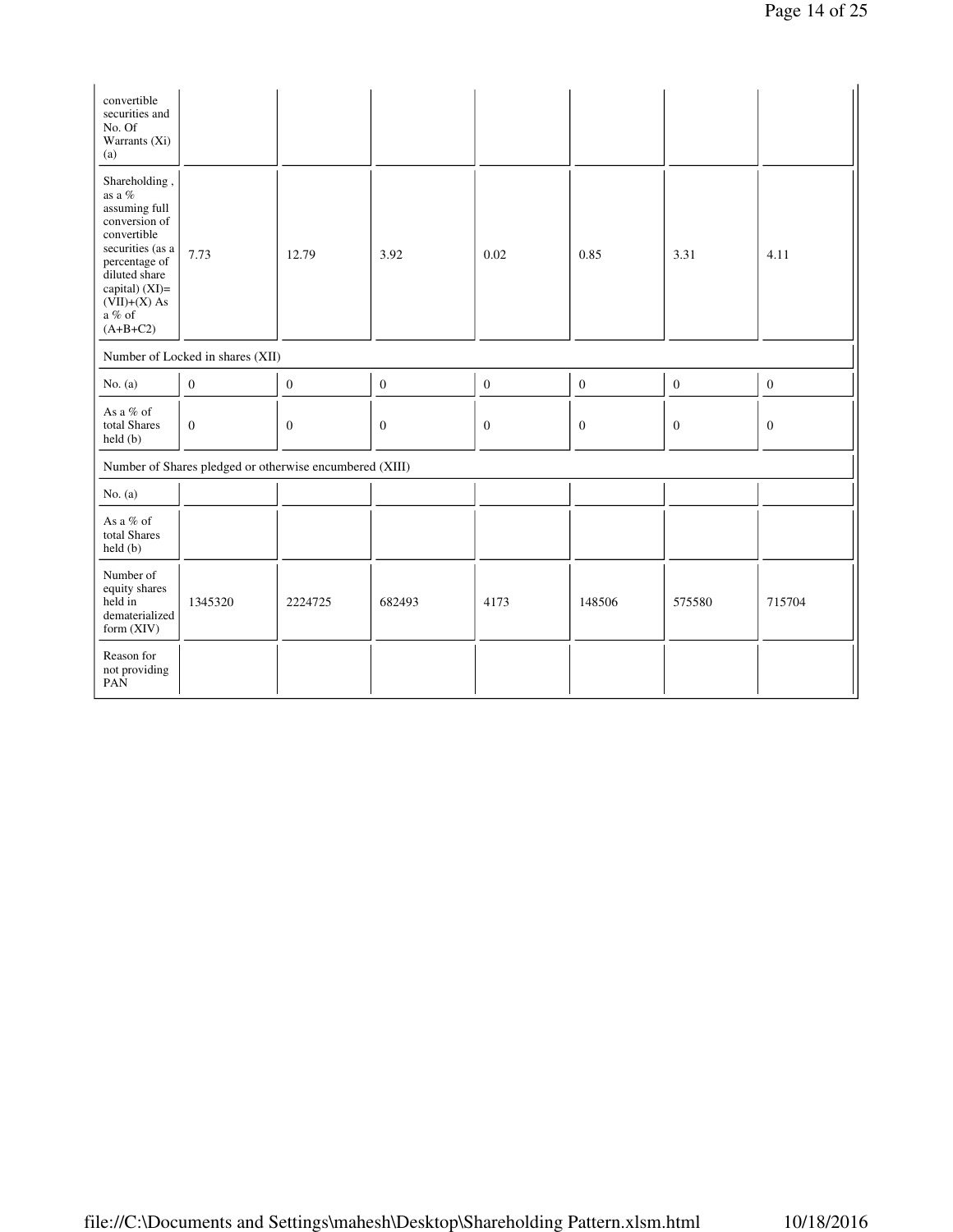|                                                                                                                        | Any Other (specify)                                           |                                                  |                                                   |                                          |                                               |                             |  |  |  |
|------------------------------------------------------------------------------------------------------------------------|---------------------------------------------------------------|--------------------------------------------------|---------------------------------------------------|------------------------------------------|-----------------------------------------------|-----------------------------|--|--|--|
| Searial No.                                                                                                            | 8                                                             | 9                                                | 10                                                | 11                                       | 12                                            |                             |  |  |  |
| Category                                                                                                               | <b>Bodies Corporate</b>                                       | <b>Bodies Corporate</b>                          | Director or Director's<br>Relatives               | Director or<br>Director's<br>Relatives   | <b>Bodies</b><br>Corporate                    | Click<br>here to go<br>back |  |  |  |
| Name of the<br>Shareholders (I)                                                                                        | <b>LILY</b><br><b>COMMERCIAL</b><br>PVT. LTD.                 | <b>MERIDIAN</b><br><b>MARKETING</b><br>PVT. LTD. | <b>QUICK</b><br><b>LITHOGRAPHERS</b><br>PVT. LTD. | <b>SUPER</b><br><b>WARES PVT</b><br>LTD. | <b>PEEKAY</b><br><b>ALKALIES</b><br>PVT. LTD. |                             |  |  |  |
| PAN (II)                                                                                                               | AAACL3872G                                                    | AAACM0066D                                       | AAACQ0138Q                                        | AAACS2138J                               | AACCP8641H                                    | Total                       |  |  |  |
| No. of the<br>Shareholders (I)                                                                                         | 1                                                             | 1                                                | 1                                                 | $\mathbf{1}$                             | $\mathbf{1}$                                  | 12                          |  |  |  |
| No. of fully paid<br>up equity shares<br>held (IV)                                                                     | 1044323                                                       | 33337                                            | 405280                                            | 166723                                   | 258419                                        | 7604583                     |  |  |  |
| No. Of Partly paid-<br>up equity shares<br>held (V)                                                                    |                                                               |                                                  |                                                   |                                          |                                               |                             |  |  |  |
| No. Of shares<br>underlying<br>Depository<br>Receipts (VI)                                                             |                                                               |                                                  |                                                   |                                          |                                               |                             |  |  |  |
| Total nos. shares<br>held $(VII) = (IV) +$<br>$(V)+(VI)$                                                               | 1044323                                                       | 33337                                            | 405280                                            | 166723                                   | 258419                                        | 7604583                     |  |  |  |
| Shareholding as a<br>% of total no. of<br>shares (calculated<br>as per SCRR,<br>1957) (VIII) As a<br>$%$ of $(A+B+C2)$ | 6                                                             | 0.19                                             | 2.33                                              | 0.96                                     | 1.49                                          | 43.71                       |  |  |  |
|                                                                                                                        | Number of Voting Rights held in each class of securities (IX) |                                                  |                                                   |                                          |                                               |                             |  |  |  |
| Class eg: $X$                                                                                                          | 1044323                                                       | 33337                                            | 405280                                            | 166723                                   | 258419                                        | 7604583                     |  |  |  |
| Class eg:y                                                                                                             |                                                               |                                                  |                                                   |                                          |                                               |                             |  |  |  |
| Total                                                                                                                  | 1044323                                                       | 33337                                            | 405280                                            | 166723                                   | 258419                                        | 7604583                     |  |  |  |
| Total as a $\%$ of<br>Total Voting rights                                                                              | 6                                                             | 0.19                                             | 2.33                                              | 0.96                                     | 1.49                                          | 43.71                       |  |  |  |
| No. Of Shares<br>Underlying<br>Outstanding<br>convertible<br>securities $(X)$                                          |                                                               |                                                  |                                                   |                                          |                                               |                             |  |  |  |
| No. of Shares<br>Underlying<br>Outstanding<br>Warrants (Xi)                                                            |                                                               |                                                  |                                                   |                                          |                                               |                             |  |  |  |
| No. Of Shares<br>Underlying<br>Outstanding<br>convertible<br>securities and No.<br>Of Warrants (Xi)<br>(a)             |                                                               |                                                  |                                                   |                                          |                                               |                             |  |  |  |
| Shareholding, as a<br>% assuming full                                                                                  |                                                               |                                                  |                                                   |                                          |                                               |                             |  |  |  |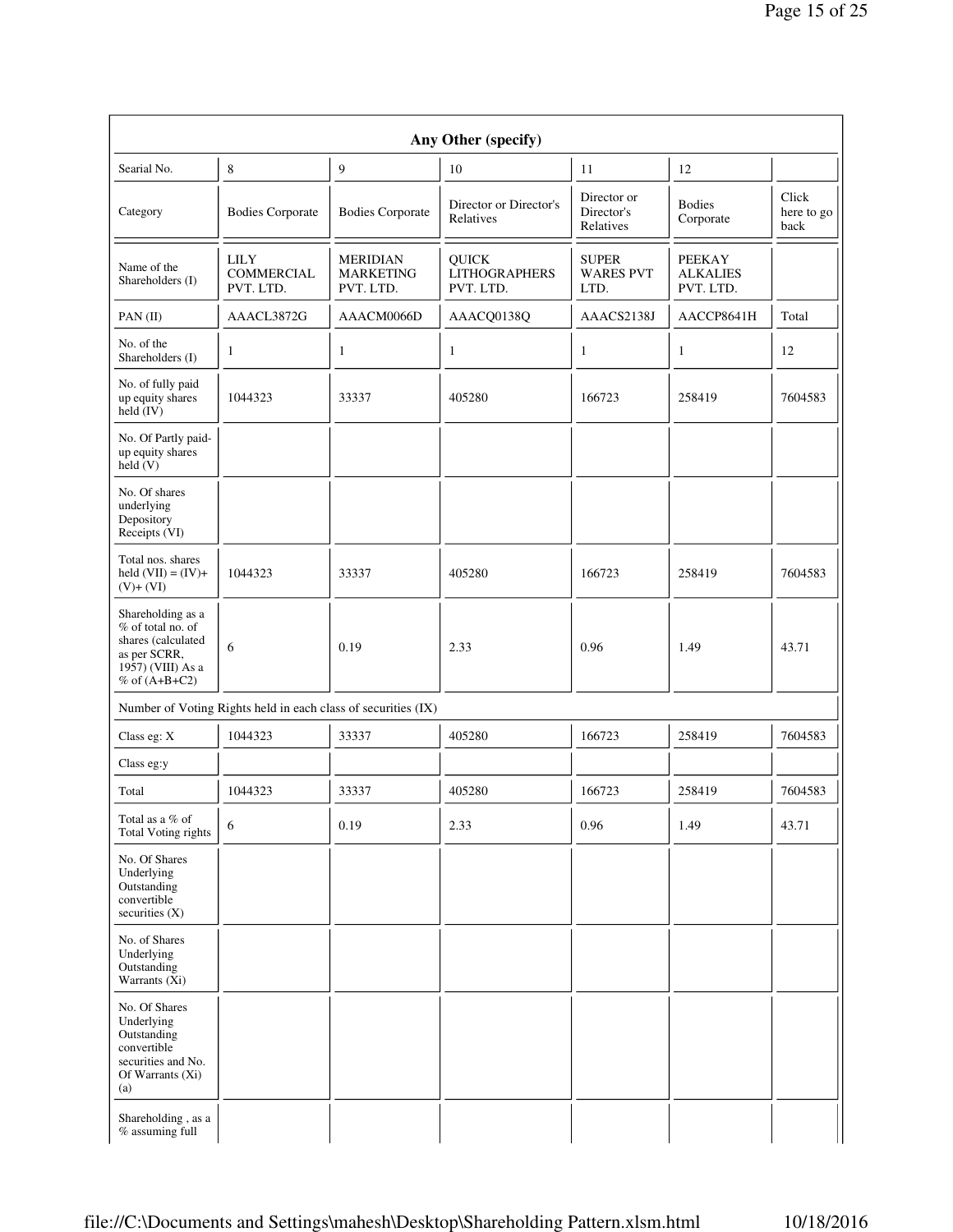| conversion of<br>convertible<br>securities (as a<br>percentage of<br>diluted share<br>capital) $(XI) = (VII)$<br>$+(X)$ As a % of<br>$(A+B+C2)$ | 6                                                       | 0.19     | 2.33         | 0.96         | 1.49         | 43.71        |
|-------------------------------------------------------------------------------------------------------------------------------------------------|---------------------------------------------------------|----------|--------------|--------------|--------------|--------------|
| Number of Locked in shares (XII)                                                                                                                |                                                         |          |              |              |              |              |
| No. $(a)$                                                                                                                                       | $\overline{0}$                                          | $\Omega$ | $\mathbf{0}$ | $\mathbf{0}$ | $\mathbf{0}$ | $\mathbf{0}$ |
| As a % of total<br>Shares held (b)                                                                                                              | $\overline{0}$                                          | $\theta$ | $\mathbf{0}$ | $\theta$     | $\Omega$     | $\Omega$     |
|                                                                                                                                                 | Number of Shares pledged or otherwise encumbered (XIII) |          |              |              |              |              |
| No. $(a)$                                                                                                                                       |                                                         |          |              |              |              |              |
| As a % of total<br>Shares held (b)                                                                                                              |                                                         |          |              |              |              |              |
| Number of equity<br>shares held in<br>dematerialized<br>form $(XIV)$                                                                            | 1044323                                                 | 33337    | 405280       | 166723       | 258419       | 7604583      |
| Reason for not<br>providing PAN                                                                                                                 |                                                         |          |              |              |              |              |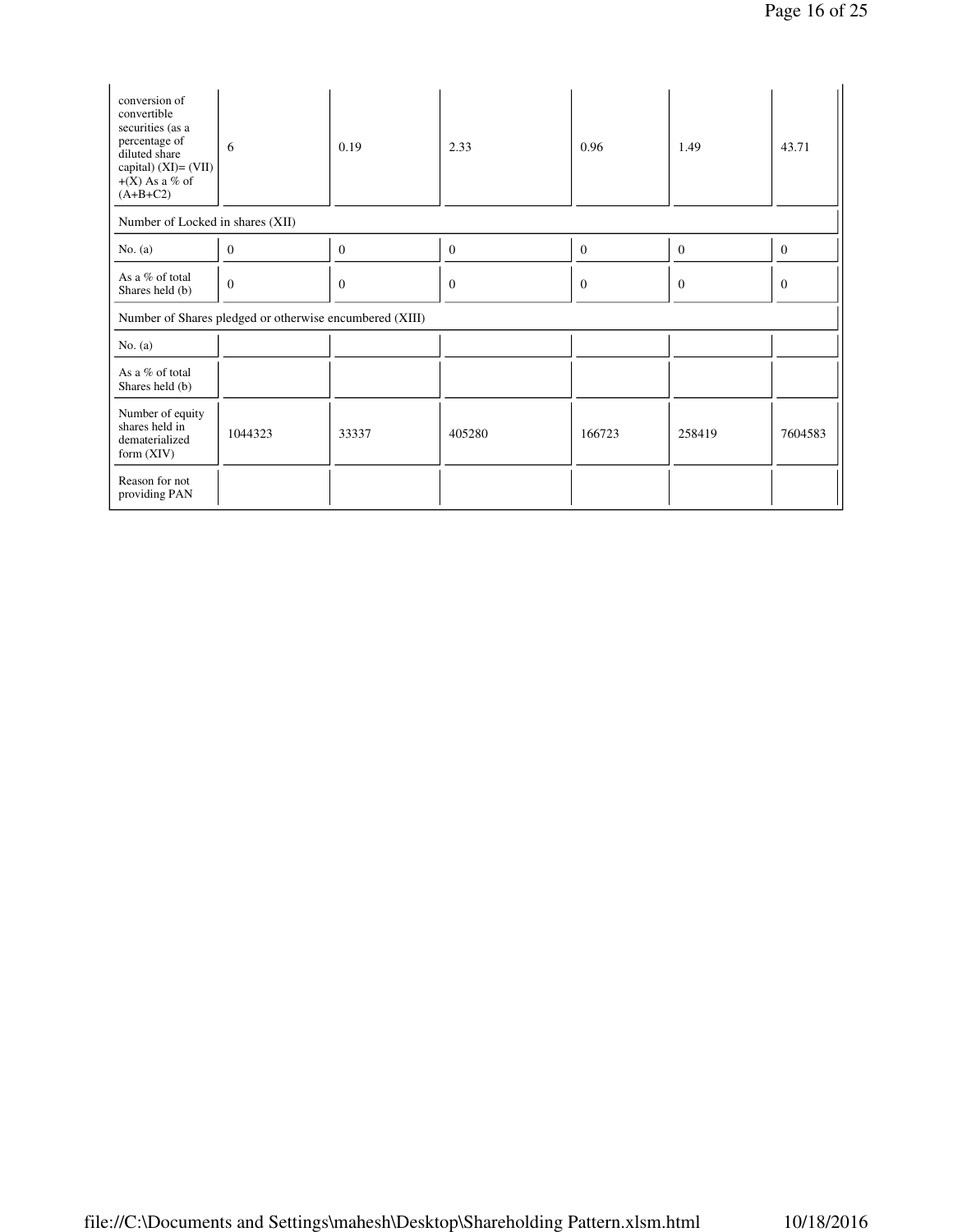|                                                                                                                                                                                            | <b>Insurance Companies</b>                                    |                       |
|--------------------------------------------------------------------------------------------------------------------------------------------------------------------------------------------|---------------------------------------------------------------|-----------------------|
| Searial No.                                                                                                                                                                                | 1                                                             |                       |
| Name of the<br>Shareholders (I)                                                                                                                                                            | LIFE INSURANCE CORPORATION OF INDIA                           | Click here to go back |
| PAN (II)                                                                                                                                                                                   | AAACL0582H                                                    | Total                 |
| No. of fully paid<br>up equity shares<br>held (IV)                                                                                                                                         | 1331259                                                       | 1331259               |
| No. Of Partly paid-<br>up equity shares<br>$\text{held}(V)$                                                                                                                                |                                                               |                       |
| No. Of shares<br>underlying<br>Depository<br>Receipts (VI)                                                                                                                                 |                                                               |                       |
| Total nos. shares<br>held $(VII) = (IV) +$<br>$(V)+(VI)$                                                                                                                                   | 1331259                                                       | 1331259               |
| Shareholding as a<br>% of total no. of<br>shares (calculated<br>as per SCRR,<br>$19\overline{57}$ ) (VIII) As a<br>$%$ of $(A+B+C2)$                                                       | 7.65                                                          | 7.65                  |
|                                                                                                                                                                                            | Number of Voting Rights held in each class of securities (IX) |                       |
| Class eg: X                                                                                                                                                                                | 1331259                                                       | 1331259               |
| Class eg:y                                                                                                                                                                                 |                                                               |                       |
| Total                                                                                                                                                                                      | 1331259                                                       | 1331259               |
| Total as a $\%$ of<br>Total Voting rights                                                                                                                                                  | 7.65                                                          | 7.65                  |
| No. Of Shares<br>Underlying<br>Outstanding<br>convertible<br>securities (X)                                                                                                                |                                                               |                       |
| No. of Shares<br>Underlying<br>Outstanding<br>Warrants (Xi)                                                                                                                                |                                                               |                       |
| No. Of Shares<br>Underlying<br>Outstanding<br>convertible<br>securities and No.<br>Of Warrants (Xi)<br>(a)                                                                                 |                                                               |                       |
| Shareholding, as a<br>$%$ assuming full<br>conversion of<br>convertible<br>securities (as a<br>percentage of<br>diluted share<br>capital) $(XI) = (VII)$<br>$+(X)$ As a % of<br>$(A+B+C2)$ | 7.65                                                          | 7.65                  |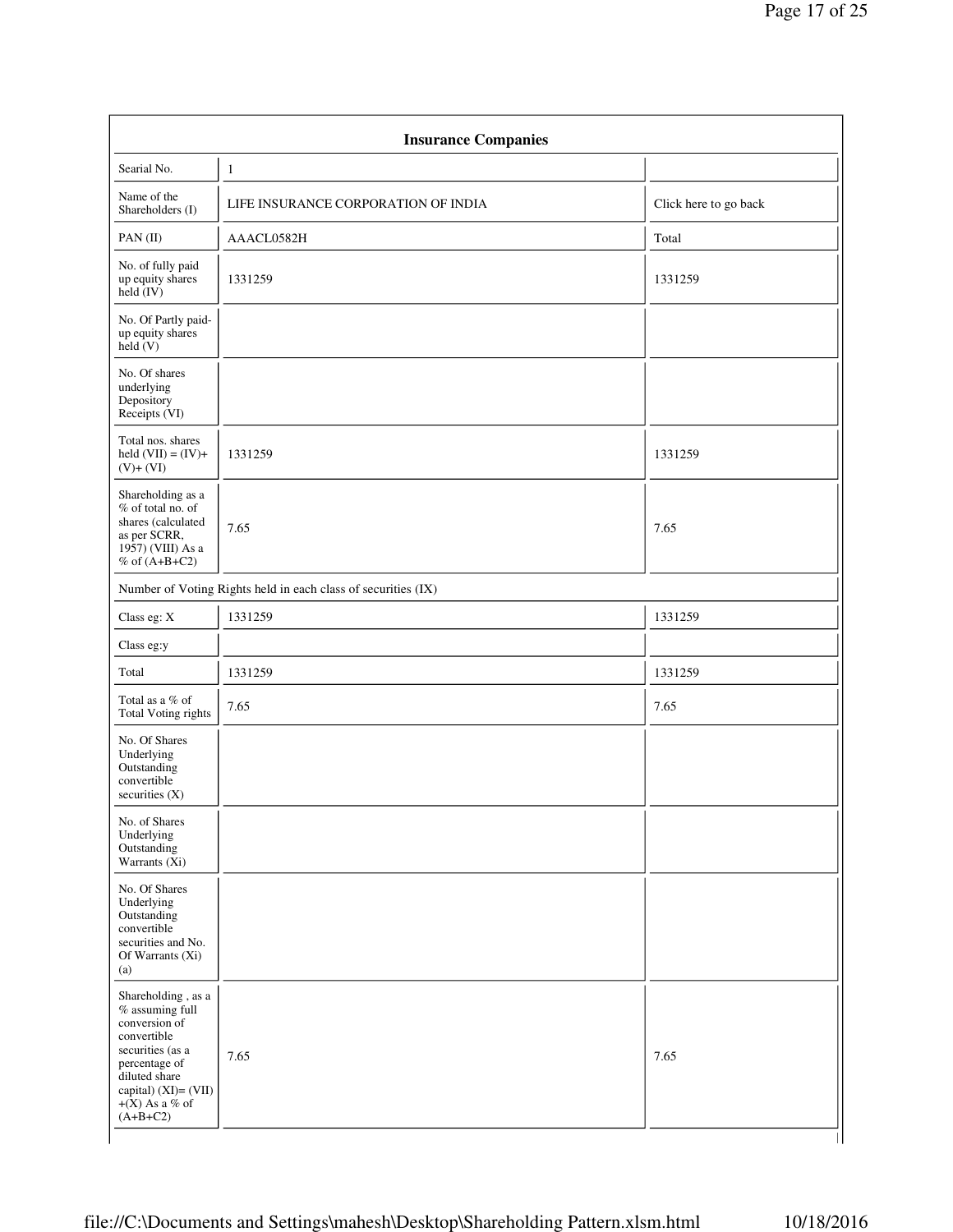| Number of Locked in shares (XII)                                     |                |                |  |  |  |  |
|----------------------------------------------------------------------|----------------|----------------|--|--|--|--|
| No. $(a)$                                                            | $\overline{0}$ | $\overline{0}$ |  |  |  |  |
| As a % of total<br>Shares held (b)                                   | $\overline{0}$ | $\overline{0}$ |  |  |  |  |
| Number of equity<br>shares held in<br>dematerialized<br>form $(XIV)$ | 1331259        | 1331259        |  |  |  |  |
| Reason for not providing PAN                                         |                |                |  |  |  |  |
| Reason for not<br>providing PAN                                      |                |                |  |  |  |  |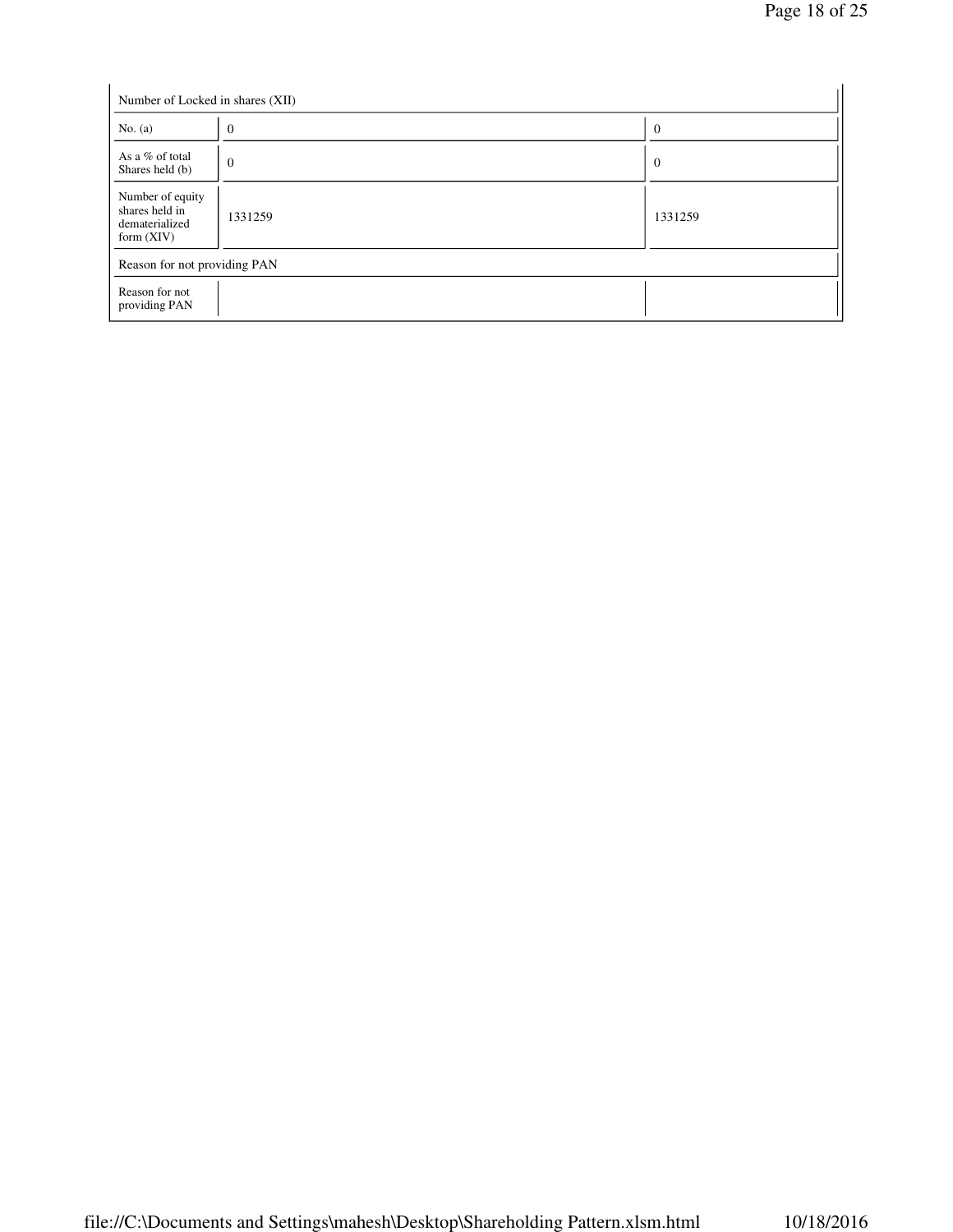| <b>NBFCs registered with RBI</b>                                                                                                                                                           |                                                               |                       |  |  |  |  |
|--------------------------------------------------------------------------------------------------------------------------------------------------------------------------------------------|---------------------------------------------------------------|-----------------------|--|--|--|--|
| Searial No.                                                                                                                                                                                | $\mathbf{1}$                                                  |                       |  |  |  |  |
| Name of the<br>Shareholders (I)                                                                                                                                                            | H B STOCKHOLDINGS LTD.                                        | Click here to go back |  |  |  |  |
| PAN (II)                                                                                                                                                                                   | AAACH0637F                                                    | Total                 |  |  |  |  |
| No. of fully paid<br>up equity shares<br>$\text{held}(\text{IV})$                                                                                                                          | 4318864                                                       | 4318864               |  |  |  |  |
| No. Of Partly paid-<br>up equity shares<br>$\text{held}(V)$                                                                                                                                |                                                               |                       |  |  |  |  |
| No. Of shares<br>underlying<br>Depository<br>Receipts (VI)                                                                                                                                 |                                                               |                       |  |  |  |  |
| Total nos. shares<br>held $(VII) = (IV) +$<br>$(V)+(VI)$                                                                                                                                   | 4318864                                                       | 4318864               |  |  |  |  |
| Shareholding as a<br>$%$ of total no. of<br>shares (calculated<br>as per SCRR,<br>1957) (VIII) As a<br>% of $(A+B+C2)$                                                                     | 24.82                                                         | 24.82                 |  |  |  |  |
|                                                                                                                                                                                            | Number of Voting Rights held in each class of securities (IX) |                       |  |  |  |  |
| Class eg: X                                                                                                                                                                                | 4318864                                                       | 4318864               |  |  |  |  |
| Class eg:y                                                                                                                                                                                 |                                                               |                       |  |  |  |  |
| Total                                                                                                                                                                                      | 4318864                                                       | 4318864               |  |  |  |  |
| Total as a % of<br><b>Total Voting rights</b>                                                                                                                                              | 24.82                                                         | 24.82                 |  |  |  |  |
| No. Of Shares<br>Underlying<br>Outstanding<br>convertible<br>securities $(X)$                                                                                                              |                                                               |                       |  |  |  |  |
| No. of Shares<br>Underlying<br>Outstanding<br>Warrants $(X_i)$                                                                                                                             |                                                               |                       |  |  |  |  |
| No. Of Shares<br>Underlying<br>Outstanding<br>convertible<br>securities and No.<br>Of Warrants (Xi)<br>(a)                                                                                 |                                                               |                       |  |  |  |  |
| Shareholding, as a<br>$%$ assuming full<br>conversion of<br>convertible<br>securities (as a<br>percentage of<br>diluted share<br>capital) $(XI) = (VII)$<br>$+(X)$ As a % of<br>$(A+B+C2)$ | 24.82                                                         | 24.82                 |  |  |  |  |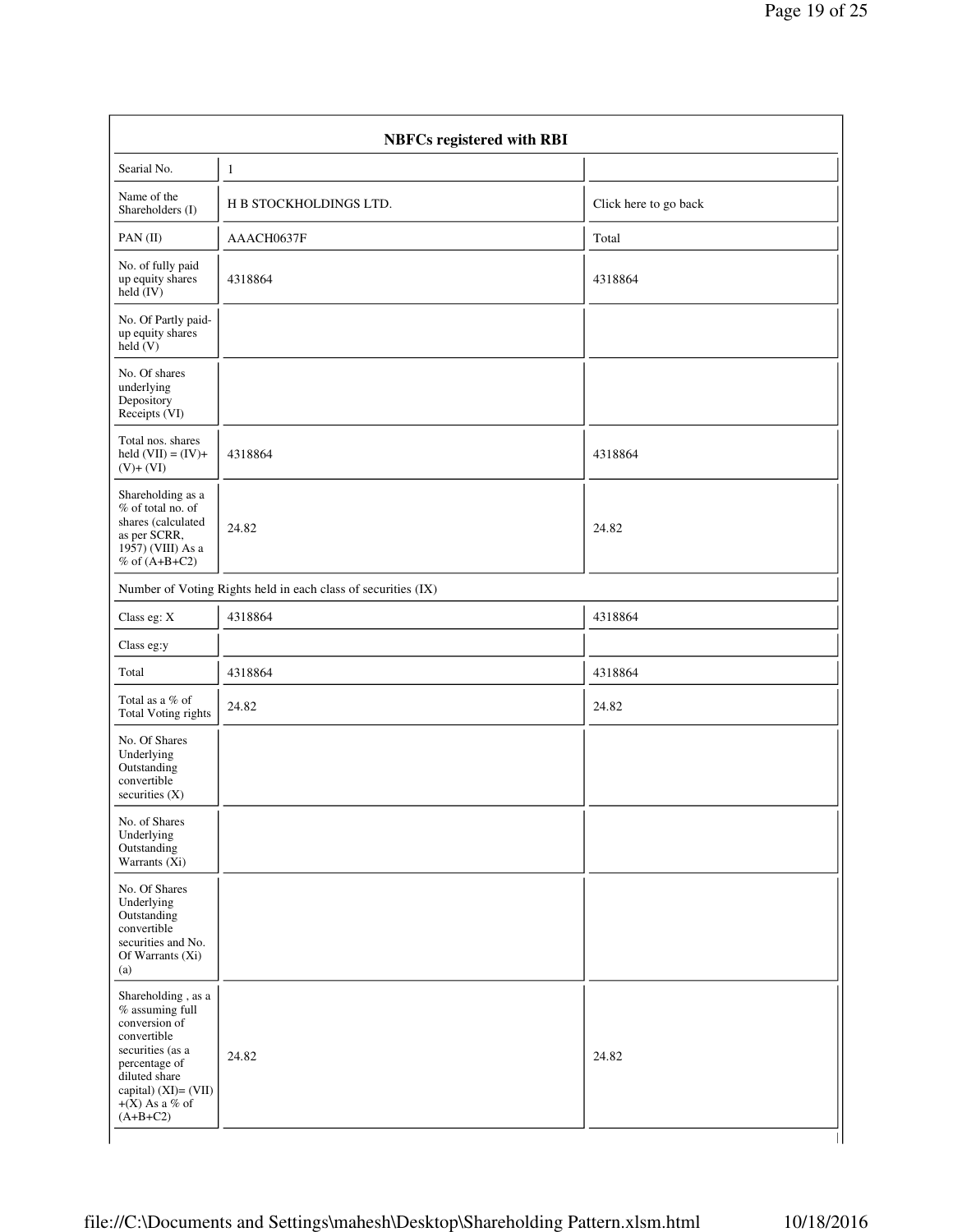| Number of Locked in shares (XII)                                     | $\overline{0}$ | $\overline{0}$ |
|----------------------------------------------------------------------|----------------|----------------|
| No. $(a)$                                                            |                |                |
| As a % of total<br>Shares held (b)                                   | $\overline{0}$ | $\overline{0}$ |
| Number of equity<br>shares held in<br>dematerialized<br>form $(XIV)$ | 4318864        | 4318864        |
| Reason for not providing PAN                                         |                |                |
| Reason for not<br>providing PAN                                      |                |                |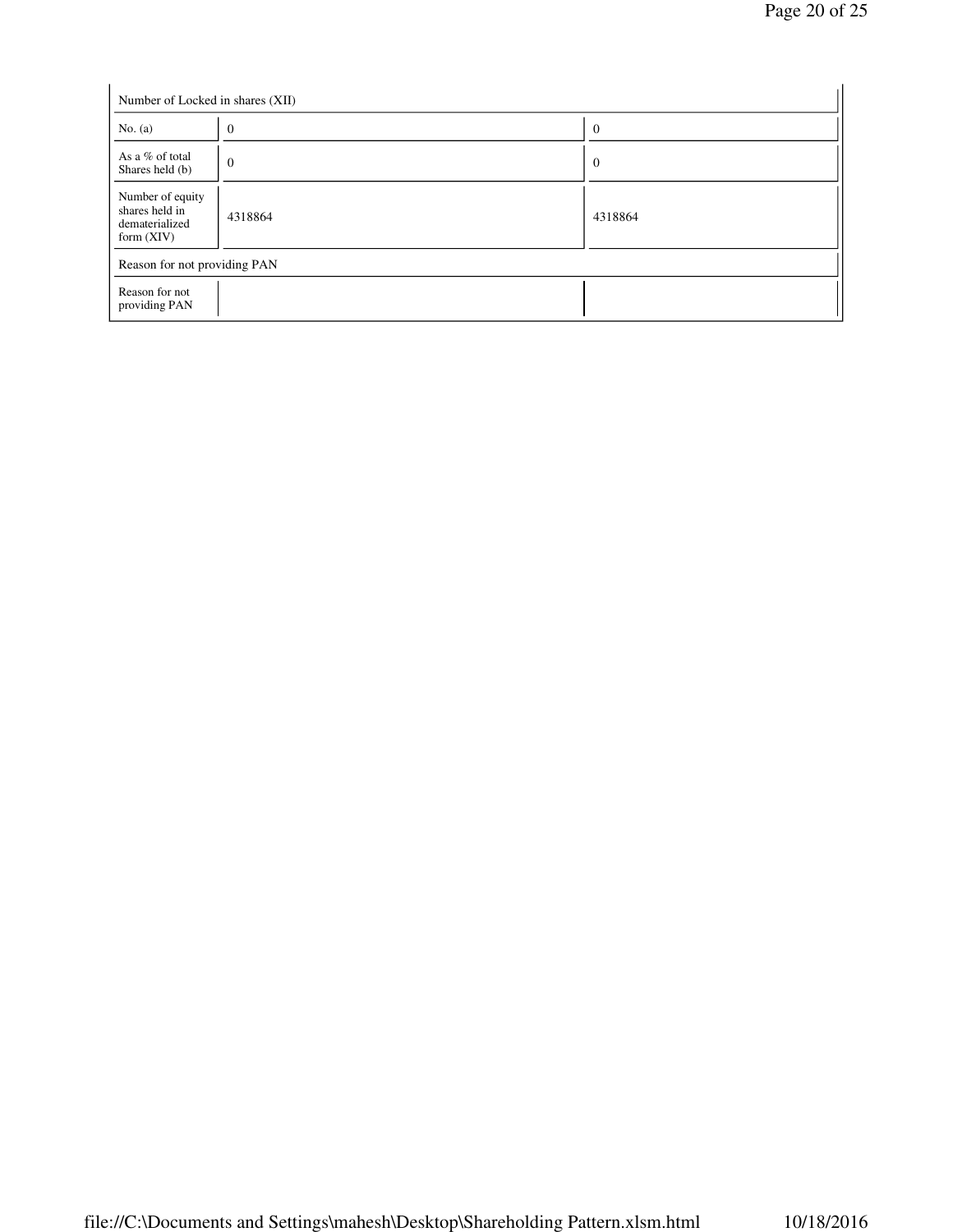|                                                                                                                      |               |                 |                     | Any Other (specify)   |                            |                                              |                                              |
|----------------------------------------------------------------------------------------------------------------------|---------------|-----------------|---------------------|-----------------------|----------------------------|----------------------------------------------|----------------------------------------------|
| Searial No.                                                                                                          | $\mathbf{1}$  | $\sqrt{2}$      | 3                   | 4                     | 5                          | 6                                            | $\tau$                                       |
| Category                                                                                                             | <b>Trusts</b> | $NRI-$<br>Repat | Clearing<br>Members | $NRI - Non-$<br>Repat | <b>Bodies</b><br>Corporate | <b>Bodies Corporate</b>                      | <b>Bodies Corporate</b>                      |
| Category / More<br>than 1 percentage                                                                                 | Category      | Category        | Category            | Category              | Category                   | More than 1<br>percentage of<br>shareholding | More than 1<br>percentage of<br>shareholding |
| Name of the<br>Shareholders (I)                                                                                      |               |                 |                     |                       |                            | <b>PURAN</b><br><b>ASSOCIATES LTD</b>        | PEAREY LALL<br>&SONS (EP) LTD                |
| PAN(II)                                                                                                              |               |                 |                     |                       |                            | AAACP0458J                                   | AAACP7410L                                   |
| No. of the<br>Shareholders (I)                                                                                       | 6             | 1446            | 27                  | 133                   | 434                        | $\mathbf{1}$                                 | $\mathbf{1}$                                 |
| No. of fully paid<br>up equity shares<br>$held$ (IV)                                                                 | 9199          | 67134           | 12259               | 10861                 | 1270908                    | 210581                                       | 466944                                       |
| No. Of Partly paid-<br>up equity shares<br>held $(V)$                                                                |               |                 |                     |                       |                            |                                              |                                              |
| No. Of shares<br>underlying<br>Depository<br>Receipts (VI)                                                           |               |                 |                     |                       |                            |                                              |                                              |
| Total nos. shares<br>held $(VII) = (IV) +$<br>$(V)+(VI)$                                                             | 9199          | 67134           | 12259               | 10861                 | 1270908                    | 210581                                       | 466944                                       |
| Shareholding as a<br>% of total no. of<br>shares (calculated<br>as per SCRR,<br>1957) (VIII) As a<br>% of $(A+B+C2)$ | 0.05          | 0.39            | 0.07                | 0.06                  | 7.3                        | 1.21                                         | 2.68                                         |
| Number of Voting Rights held in each class of securities (IX)                                                        |               |                 |                     |                       |                            |                                              |                                              |
| Class eg: $X$                                                                                                        | 9199          | 67134           | 12259               | 10861                 | 1270908                    | 210581                                       | 466944                                       |
| Class eg:y                                                                                                           |               |                 |                     |                       |                            |                                              |                                              |
| Total                                                                                                                | 9199          | 67134           | 12259               | 10861                 | 1270908                    | 210581                                       | 466944                                       |
| Total as a % of<br>Total Voting rights                                                                               | 0.05          | 0.39            | 0.07                | 0.06                  | 7.3                        | 1.21                                         | 2.68                                         |
| No. Of Shares<br>Underlying<br>Outstanding<br>convertible<br>securities $(X)$                                        |               |                 |                     |                       |                            |                                              |                                              |
| No. of Shares<br>Underlying<br>Outstanding<br>Warrants $(Xi)$                                                        |               |                 |                     |                       |                            |                                              |                                              |
| No. Of Shares<br>Underlying<br>Outstanding<br>convertible<br>securities and No.<br>Of Warrants (Xi)<br>(a)           |               |                 |                     |                       |                            |                                              |                                              |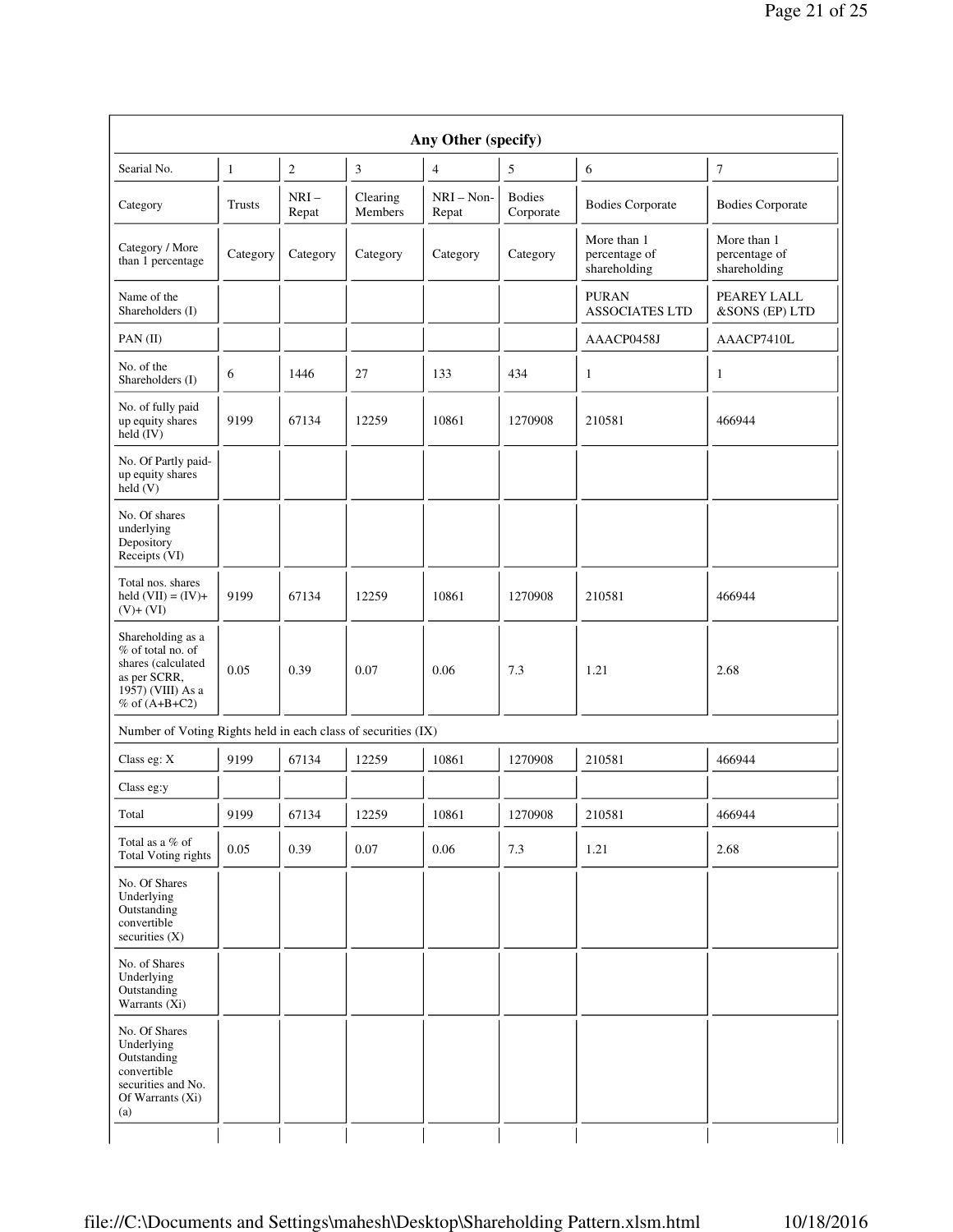| Shareholding, as a<br>% assuming full<br>conversion of<br>convertible<br>securities (as a<br>percentage of<br>diluted share<br>capital) $(XI) = (VII)$<br>$+(X)$ As a % of<br>$(A+B+C2)$ | 0.05         | 0.39             | 0.07         | 0.06         | 7.3          | 1.21     | 2.68         |
|------------------------------------------------------------------------------------------------------------------------------------------------------------------------------------------|--------------|------------------|--------------|--------------|--------------|----------|--------------|
| Number of Locked in shares (XII)                                                                                                                                                         |              |                  |              |              |              |          |              |
| No. $(a)$                                                                                                                                                                                | $\mathbf{0}$ | $\boldsymbol{0}$ | $\mathbf{0}$ | $\mathbf{0}$ | $\mathbf{0}$ | $\theta$ | $\mathbf{0}$ |
| As a % of total<br>Shares held (b)                                                                                                                                                       | $\mathbf{0}$ | $\overline{0}$   | $\mathbf{0}$ | $\mathbf{0}$ | $\Omega$     | $\Omega$ | $\mathbf{0}$ |
| Number of equity<br>shares held in<br>dematerialized<br>form $(XIV)$                                                                                                                     | 9199         | 44900            | 12259        | 10861        | 1250105      | 210581   | 466944       |
| Reason for not providing PAN                                                                                                                                                             |              |                  |              |              |              |          |              |
| Reason for not<br>providing PAN                                                                                                                                                          |              |                  |              |              |              |          |              |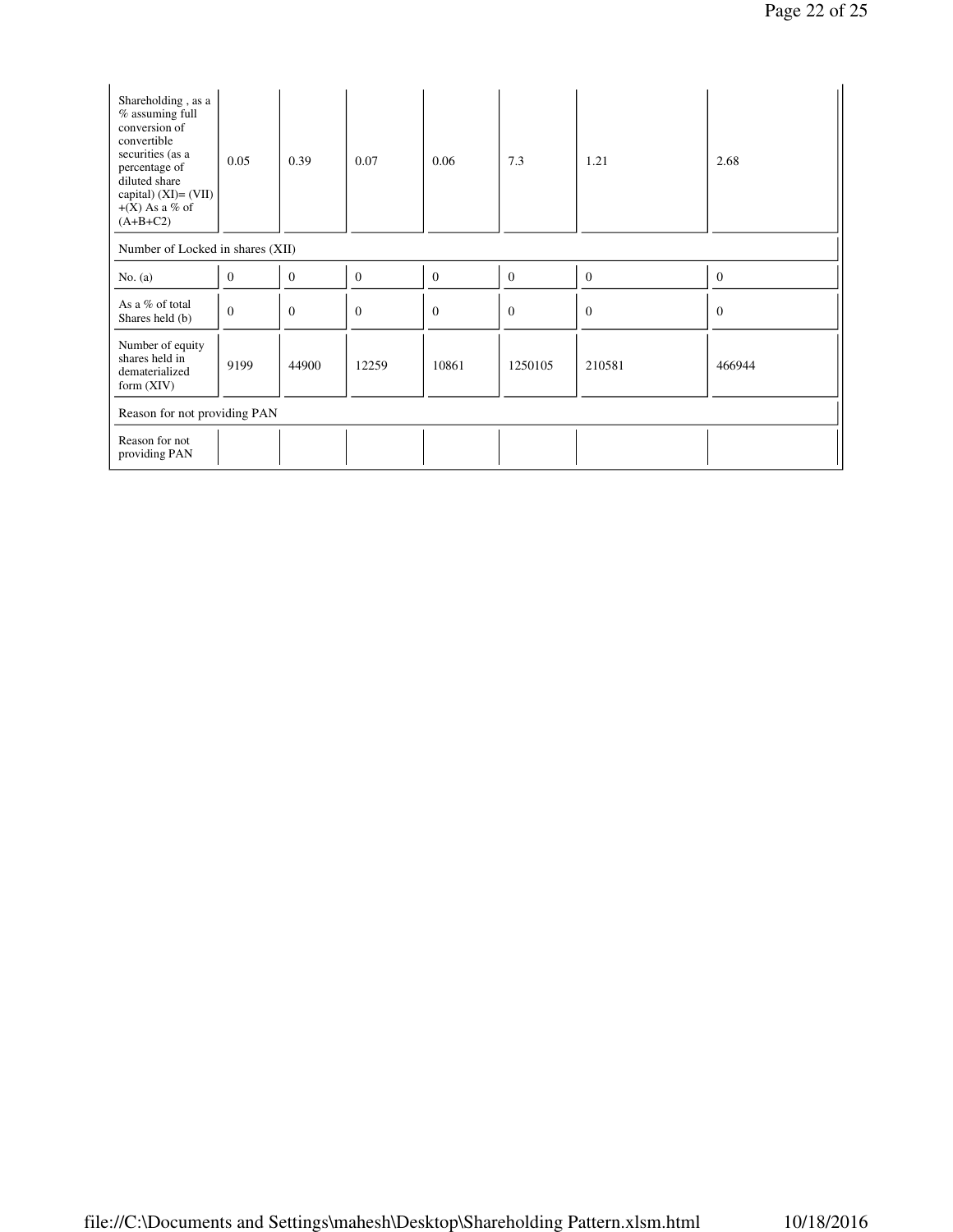|                                                                                                                        | Any Other (specify)                                           |                       |                       |
|------------------------------------------------------------------------------------------------------------------------|---------------------------------------------------------------|-----------------------|-----------------------|
| Searial No.                                                                                                            | $\,$ 8 $\,$                                                   | 9                     |                       |
| Category                                                                                                               | <b>Bodies Corporate</b>                                       | <b>Enemy Property</b> |                       |
| Category / More<br>than 1 percentage                                                                                   | More than 1 percentage of shareholding                        | Category              |                       |
| Name of the<br>Shareholders (I)                                                                                        | <b>SARASWATI SUGAR MILLS LTD</b>                              |                       | Click here to go back |
| PAN(II)                                                                                                                | AAGCS4585H                                                    |                       | Total                 |
| No. of the<br>Shareholders (I)                                                                                         | $\mathbf{1}$                                                  | 71                    | 2117                  |
| No. of fully paid<br>up equity shares<br>$\text{held} (IV)$                                                            | 265000                                                        | 43113                 | 1413474               |
| No. Of Partly paid-<br>up equity shares<br>held(V)                                                                     |                                                               |                       |                       |
| No. Of shares<br>underlying<br>Depository<br>Receipts (VI)                                                             |                                                               |                       |                       |
| Total nos. shares<br>held $(VII) = (IV) +$<br>$(V) + (VI)$                                                             | 265000                                                        | 43113                 | 1413474               |
| Shareholding as a<br>% of total no. of<br>shares (calculated<br>as per SCRR,<br>1957) (VIII) As a<br>$%$ of $(A+B+C2)$ | 1.52                                                          | 0.25                  | 8.12                  |
|                                                                                                                        | Number of Voting Rights held in each class of securities (IX) |                       |                       |
| Class eg: X                                                                                                            | 265000                                                        | 43113                 | 1413474               |
| Class eg:y                                                                                                             |                                                               |                       |                       |
| Total                                                                                                                  | 265000                                                        | 43113                 | 1413474               |
| Total as a % of<br><b>Total Voting rights</b>                                                                          | 1.52                                                          | 0.25                  | 8.12                  |
| No. Of Shares<br>Underlying<br>Outstanding<br>convertible<br>securities (X)                                            |                                                               |                       |                       |
| No. of Shares<br>Underlying<br>Outstanding<br>Warrants (Xi)                                                            |                                                               |                       |                       |
| No. Of Shares<br>Underlying<br>Outstanding<br>convertible<br>securities and No.<br>Of Warrants (Xi)<br>(a)             |                                                               |                       |                       |
| Shareholding, as a<br>% assuming full                                                                                  |                                                               |                       |                       |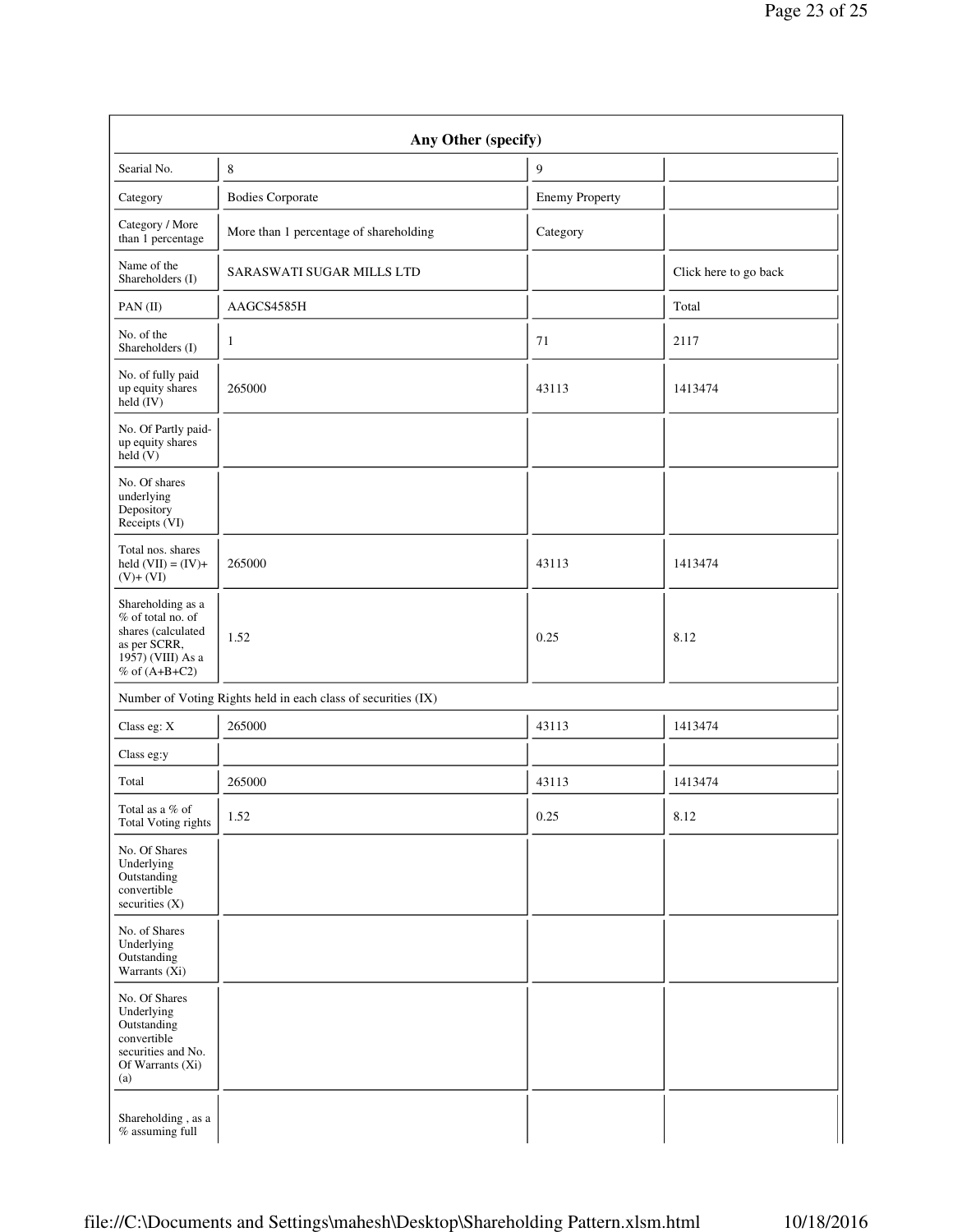| conversion of<br>convertible<br>securities (as a<br>percentage of<br>diluted share<br>capital) $(XI) = (VII)$<br>$+(X)$ As a % of<br>$(A+B+C2)$ | 1.52                             | 0.25           | 8.12           |  |  |  |  |
|-------------------------------------------------------------------------------------------------------------------------------------------------|----------------------------------|----------------|----------------|--|--|--|--|
|                                                                                                                                                 | Number of Locked in shares (XII) |                |                |  |  |  |  |
| No. $(a)$                                                                                                                                       | $\theta$                         | $\mathbf{0}$   | $\overline{0}$ |  |  |  |  |
| As a % of total<br>Shares held (b)                                                                                                              | $\theta$                         | $\overline{0}$ | $\theta$       |  |  |  |  |
| Number of equity<br>shares held in<br>dematerialized<br>form $(XIV)$                                                                            | 265000                           | 43113          | 1370437        |  |  |  |  |
| Reason for not providing PAN                                                                                                                    |                                  |                |                |  |  |  |  |
| Reason for not<br>providing PAN                                                                                                                 |                                  |                |                |  |  |  |  |